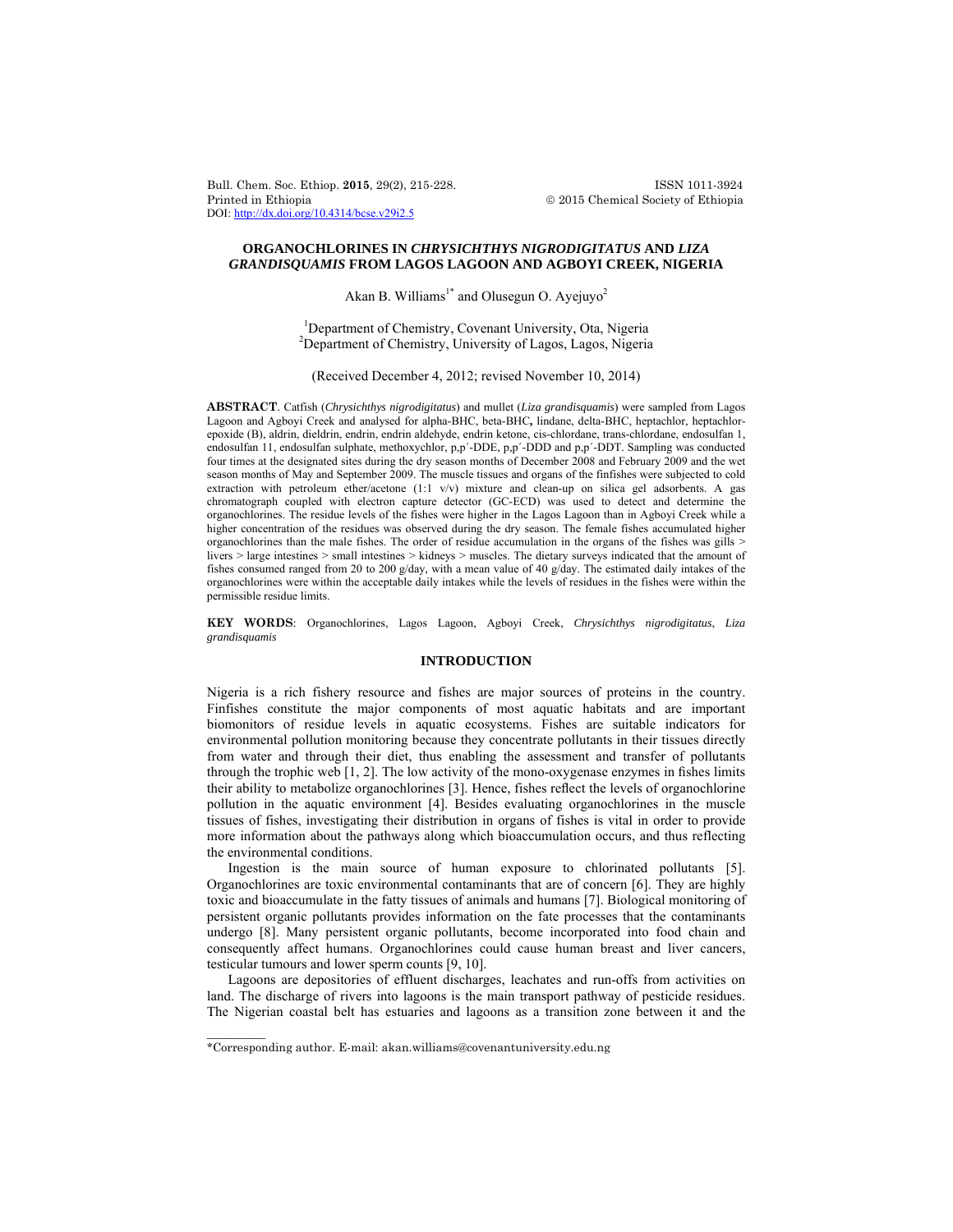numerous rivers and creeks flowing southwards into the Atlantic Ocean. The distribution of various chlorinated hydrocarbons in the marine and estuarine environment depends on residues of persistent organochlorine pesticide physicochemical properties of the eco-system as well as partition coefficients of individual chlorinated hydrocarbons [11]. Organochlorines could distribute among the components of the ecosystem, such as water and sediment, and accumulate in aquatic organisms. The proliferation of urban settlements and slums in Lagos has led to increased human pressure and the generation of domestic effluents, which eventually find their way into the Lagos Lagoon. The lagoon therefore receives a complex mixture of domestic and industrial wastes and has served as the ultimate sink for the disposal of sewage. In view of the negative health effects of organochlorines on humans, it is necessary to evaluate the levels of these pollutants in the muscle tissues and organs of edible fishes. This study was therefore undertaken to investigate the levels of organochlorines in *Chrysichthys nigrodigitatus* and *Liza grandisquamis*, two fishes that are commonly consumed in Nigeria.

## **EXPERIMENTAL**

## *Study area*

The study area for the investigation is the Lagos Lagoon and Agboyi Creek. Lagos Lagoon lies between latitude  $6^{\circ}26^{\circ}6^{\circ}37'$  N and longitude  $3^{\circ}23'$ -4 $^{\circ}20'$  E while Agboyi Creek lies around latitude  $6^{\circ}33'$  and longitude  $3^{\circ}25'$  on the Western part of Nigeria. The lagoon consists of three main segments namely Lagos Harbour, Metropolitan End and Epe Division. It empties into the Atlantic Ocean via Lagos Harbour and is drained by Ogun, Agboyi, Majidun and Aye Rivers. Human activities associated with the lagoon include fishing, aquaculture and sand mining. The Agboyi Creek is one of the water bodies that drain the Lagos Lagoon. Organochlorine pesticides are still being used in Nigeria even though there is a paucity of data on their use in the country.

# *Sampling strategy*

Sampling was conducted four times at Lagos Lagoon and Agboyi Creek during the dry season months of December 2008 and February 2009 and the wet season months of May and September 2009.

#### *Collection of fish samples*

Male and female catfish (*Chrysichthys nigrodigitatus*) and mullet (*Liza grandisquamis*) were harvested with the aid of fishing net. The harvested fish samples were separately wrapped in aluminium foil, stored in ice-packed coolers and transferred to the laboratory where they were frozen, thawed, cleaned in distilled water and their scales sloughed off.

## *Determination of sex*

Catfish and mullet exhibit sexual dimorphism. Their gonads were examined in order to determine their gender. Gonads are the reproductive organs of a fish and consist of testis in the males and ovaries in the females and lie in the body cavity. The fish samples were separated into males and females by naked eye examination of their gonads [12].

## *Evaluation of percentage (%) dry matter*

1.0-2.0 g of muscle tissue of each of the fresh fish samples was weighed and dried in an oven maintained at 105 °C for 8 hours. The dried fish samples were cooled in desiccators and weighed in analytical balance to constant weight and the percentage dry matter was calculated.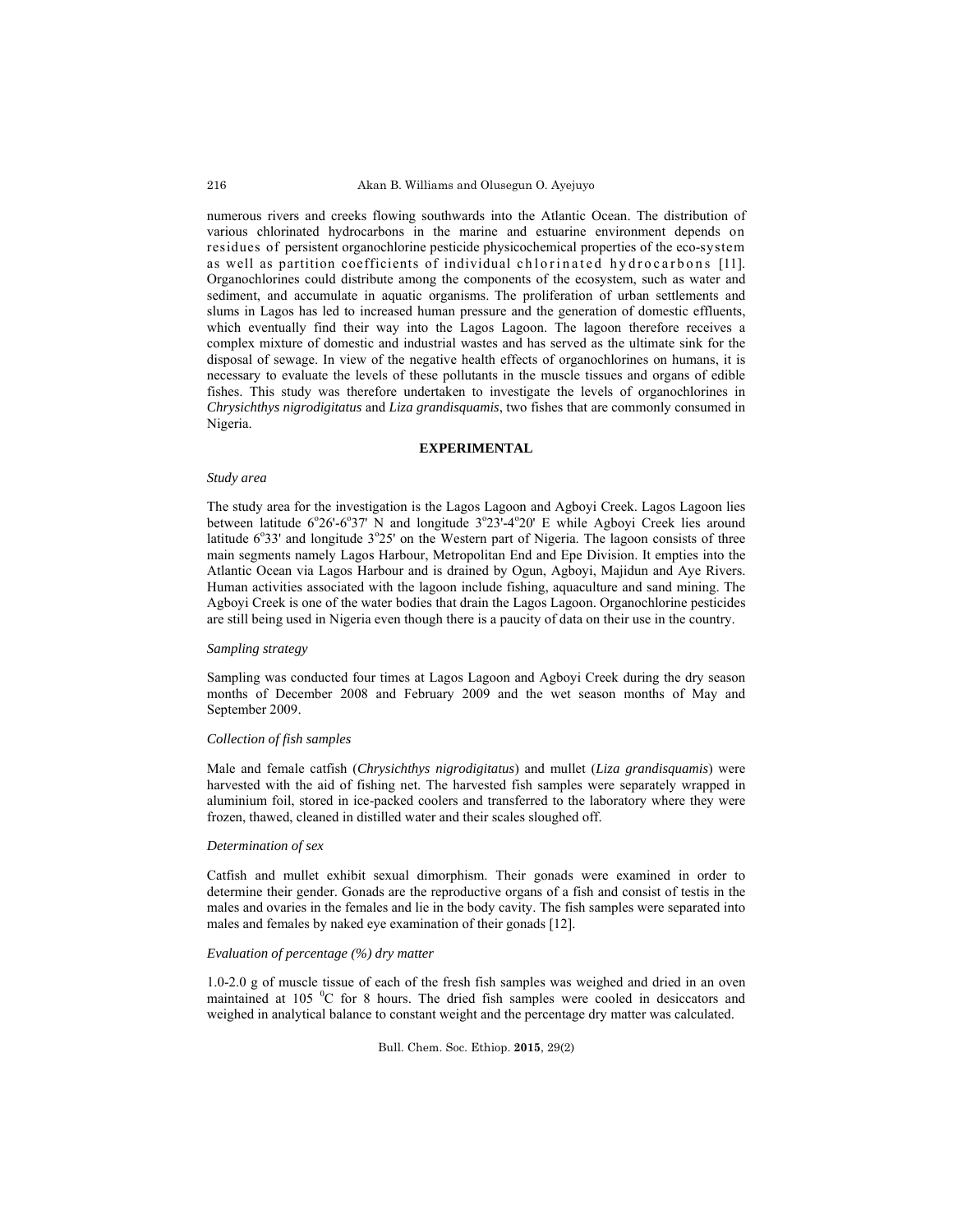## *Calculation of condition factor (CF)*

The condition factor (CF) which describes the physiological condition of the fishes [13] was calculated according to the equation [14]:

$$
CF = \frac{W}{L^3} \times 100
$$

where,  $W =$  the fish wet weight (g) and  $L =$  the fish total length (cm).

#### *Determination of fat content*

10 g of fish muscle tissue was mixed with 10 g of anhydrous  $Na<sub>2</sub>SO<sub>4</sub>$  to remove any trace of water and grinded with mortar and pestle. Cold solvent extraction was carried out using 50 mL petroleum ether/acetone (1:1 v/v) mixture in a reagent bottle. The mixture was well shaken and allowed to stand for 30 min and then filtered. After evaporating the solvent extracts with the aid of a rotary evaporator, the fat content of the muscle tissue was determined gravimetrically:

$$
\% Fat = \frac{weight \ of \ fat}{weight \ of \ tissue} \times 100
$$

#### *Sample preparation*

Muscle tissue was dissected with a dissecting set between the pectoral fin and vent of each fish. The livers, gills, kidneys and intestines of the fishes were also extracted using the cold extraction method [15]. The solvent extracts were concentrated to 1 mL using a rotary evaporator and kept for clean-up. Column chromatography was used to clean-up the extracts [16]. The glass separating column was packed with activated silica gel (90%  $\leq 45 \text{ µm}$ ) and washed down with n-hexane to remove dirts. The extracts were demoisturized over 1 g of anhydrous granulated  $Na<sub>2</sub>SO<sub>4</sub>$  and separated into two eluted fractions using mixtures of dichloromethane, hexane and acetonitrile as eluting solvents. For the first fraction, 30 mL of a dichloromethane/hexane (20/80) mixture was used, while 30 mL of a dichloromethane/hexane/acetonitrile (50/49.5/0.5) mixture was used for the second fraction to ensure that the polar acetonitrile eluted any remaining residues. The fractions were combined, concentrated to 1 mL using a rotary evaporator and subsequently analysed for organochlorines.

## *Identification and determination of organochlorines by gas chromatography*

The cleaned-up extracts were dried and re-dissolved in 1.0 mL isooctane [17]. Organochlorine Pesticides II EPA Method 8081A was used for the analyses. The detection and determination of the residues were performed by injecting 1 µL of the 1.0 mL purified extract into the injection port of a gas chromatograph with a  $^{63}$ Ni electron capture detector (GC- $\mu$ ECD Agilent Technology 7890A) equipped with the ChemStation software. Identification of pesticide residues was accomplished using reference standards and relative retention time techniques, while the residues were determined by comparing the peak heights of the samples with the corresponding peak heights of the reference standards of known concentrations. The concentrations (w/w) of the pesticide residues were calculated by the gas chromatograph after inputting the weight of the samples. The operating conditions of the gas chromatograph are presented in Table 1.

#### *Quality assurance*

Standards were run to check for the column performance, peak height, resolution and the detection limit. The correlation coefficients of calibration curves of the pesticides were all higher than 0.998. The quality assurance measures included cleaning procedures, recovery of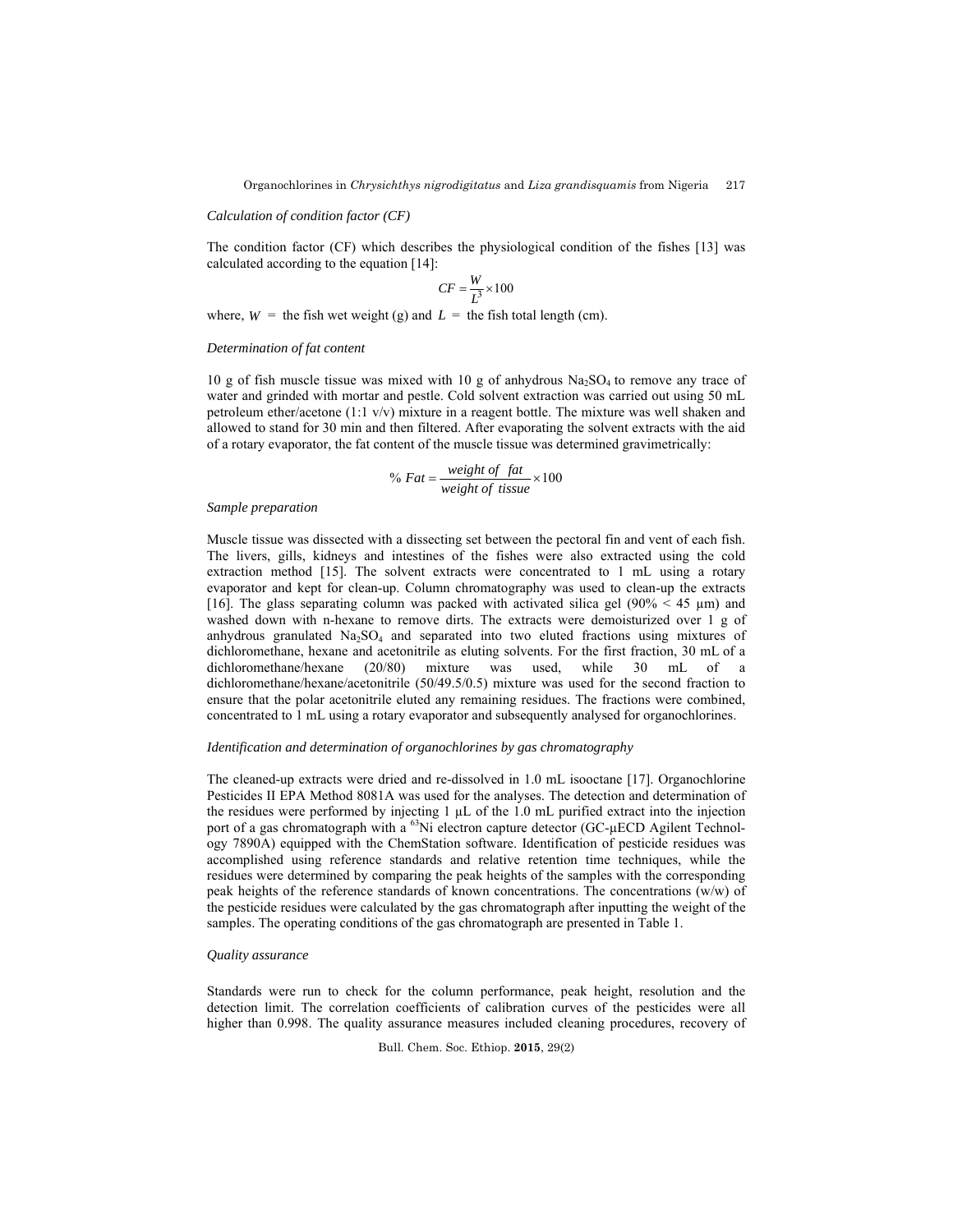spiked standards and monitoring of detector response. Blank runs were made for background correction and performance of the system. The stock solution of the organochlorine pesticide standards was purchased from Restek Corporation, USA. It contained 1000 mg/L in n-hexane and was serially diluted to obtain the desired concentrations of 10, 20 and 40 mg/L. The recovery of organochlorines was carried out in replicate and was determined by spiking the previously analysed samples with the pesticide standard. The recovery percentages were calculated from the chromatograms.

Table 1. Operating conditions of the gas chromatograph.

| Detector              | Electron capture                                                                                      |
|-----------------------|-------------------------------------------------------------------------------------------------------|
| Column                | DB-5 fused silica capillary column (30 m length $\times$                                              |
|                       | $0.32$ mm i.d. $\times$ 0.25 µm film thickness).                                                      |
|                       | $HP - 55\%$ Phenyl methyl siloxan                                                                     |
| Carrier gas           | Helium (99.9992) flowing at $20 \text{ mL/min}$                                                       |
| Carrier gas pressure  | 10.744 psi                                                                                            |
| Make-up gas           | Nitrogen (99.9995%)                                                                                   |
| Injector temperature  | $250\,^0$ C                                                                                           |
| Injection             | 1 µL Splitless                                                                                        |
| Detector temperature  | $300\,^0\overline{C}$                                                                                 |
| Temperature programme | Initial temp. $50\,^{\circ}\text{C}$ at a rate of 25 $^{\circ}\text{C/min}$ to 100 $^{\circ}\text{C}$ |
|                       | (held for 1 min), then at a rate of $5^{\circ}$ C/min to 300 °C                                       |

*Estimation of daily intakes (EDI) of organochlorines by humans* 

The daily intake of organochlorines by humans was estimated based on questionnaires and interviews conducted in 100 families consisting of 90 adults and 10 children. The respondents were persons who eat the fishes harvested and were categorized into males and females. Information on preference of the fish species, age and weight of the respondents and frequency of consumption was collated in order to estimate the daily dietary intake of the fishes. The respondents were mainly adults and a few children who reside in Lagos. Their economic activities cut across fishing, farming, teaching, public service and business. The average per capita consumption was estimated and compared with the acceptable daily intake. The dietary intake of the organochlorines was calculated by multiplying concentrations measured in the muscle tissues of each fish by the per capita consumption. The estimated daily intake of the organochlorines was calculated using the equation:

$$
EDI = \frac{FDC}{BW} \times CC
$$
 [18]

where,  $FDC =$  fish daily consumption (g),  $CC =$  contaminant concentration (ng/g),  $BW =$ body weight (kg) and *EDI* = estimated daily intake of OCPs (ng/kg body weight/day). 40 g was taken as the average fish daily consumption while 70 kg was taken as the average body weight.

#### *Analyses of data*

The fish extracts were analysed for alpha-BHC, beta-BHC**,** lindane, delta-BHC, heptachlor, heptachlor-epoxide (B), aldrin, dieldrin, endrin, endrin aldehyde, endrin ketone, cis-chlordane, trans-chlordane, endosulfan 1, endosulfan 11, endosulfan sulphate, methoxychlor, p,p´-DDE, p,p´-DDD and p,p´-DDT. Concentrations of OCP residues were calculated individually and as the sum of their isomeric forms. Description of data was performed using a Statgraphics Centurion XV statistical software, with the level of significance maintained at 95% for each test.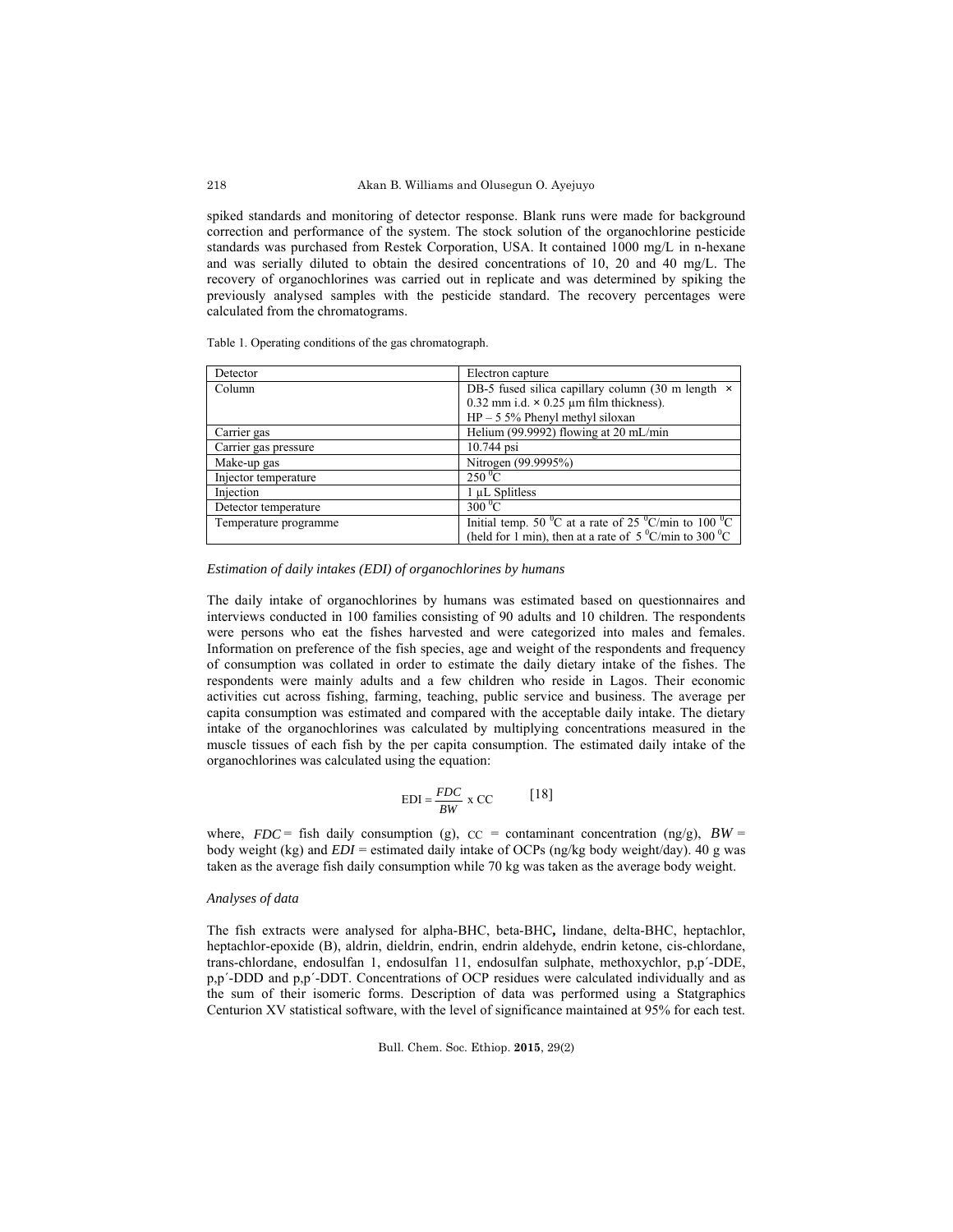The mean and standard deviation were calculated from the detectable values, and values below the detectable limit were considered not detected (ND). The mean was calculated from triplicate determinations.

# **RESULTS AND DISCUSSION**

The mean biometric data of *Chrysichthys nigrodigitatus* and *Liza grandisquamis* are presented in Tables 2-3. There was a positive correlation between the total lengths and standard lengths of the fishes. Increasing fish lengths gave corresponding increases in fish weights. There was no correlation between the wet weights and % fat of the fish species. The fishes had condition factor less than 1 during the dry season. The condition factor describes the physiological condition of fishes [13] and usually increases when sexual maturation approaches. An undernourished or thin fish has a condition factor less than 1 while an adequately fed or fat fish has a condition factor greater than 1. The condition factor could be variable between samples due to anatomical differences. The condition factor of the fishes was generally low, giving an indication of their physiological state. The condition factor of the fishes in Agboyi creek was higher than those from the lagoon mainly due to the higher level of pollution in the Lagos Lagoon, feeding mode and availability of food for the fishes. The percentage of recovery of the residues ranged between 88.5±2.8 and 98.4±2.8%.

Table 2. Mean biometric data of *Chrysichthys nigrodigitatus* and *Liza grandisquamis* in Agboyi Creek during the dry and wet seasons.

| Fish species      | Feeding    | <b>Sex</b> | Wet                  | $%$ Dry                       | % Fat (fish)  | TL.                          | SL             | CF            |  |  |  |
|-------------------|------------|------------|----------------------|-------------------------------|---------------|------------------------------|----------------|---------------|--|--|--|
|                   | mode       |            | weight $(g)$         | matter                        | muscle)       | (cm)                         | (cm)           |               |  |  |  |
| Dry Season        |            |            |                      |                               |               |                              |                |               |  |  |  |
| C. nigrodigitatus | Omnivorous | Male       | $75.3 \pm 0.4$       | $23.2 \pm 0.3$                | $0.8 \pm 0.1$ | $23.0\pm0.4$ 17.0 $\pm0.4$   |                | $0.6 \pm 0.3$ |  |  |  |
|                   |            | Female     | $110\pm0.1$          | $25.4 \pm 0.9$                | $0.9 \pm 0.1$ | $23.0\pm0.8118.5\pm0.8$      |                | $0.9 \pm 0.6$ |  |  |  |
| L. grandisquamis  | Omnivorous | Male       | $48.0 \pm 0.1$       | $19.4\pm0.6$ $0.2\pm0.1$      |               | $20.0 \pm 0.1$               | $15.0 \pm 0.1$ | $0.6 \pm 0.1$ |  |  |  |
|                   |            |            | Female $145.0\pm0.2$ | $19.2 \pm 0.4$ $10.2 \pm 0.2$ |               | $20.0\pm0.2115.0\pm0.2$      |                | $0.6 \pm 0.2$ |  |  |  |
|                   |            |            | Wet Season           |                               |               |                              |                |               |  |  |  |
| C. nigrodigitatus | Omnivorous | Male       | $74.2 \pm 0.7$       | $23.1 \pm 0.1$                | $0.8 \pm 0.1$ | $23.0\pm0.617.0\pm0.6$       |                | $1.5 \pm 0.5$ |  |  |  |
|                   |            | Female     | $90.1 \pm 0.1$       | $24.6 \pm 0.8$                | $0.8 \pm 0.1$ | $23.0 \pm 0.1$               | $18.5 \pm 0.9$ | $1.4 \pm 0.8$ |  |  |  |
| L. grandisquamis  | Omnivorous | Male       | $48.3 \pm 0.4$       | $19.0 \pm 0.5$                | $0.2 \pm 0.2$ | $20.0\pm0.4$ 15.0 $\pm0.4$   |                | $0.6 \pm 0.4$ |  |  |  |
|                   |            |            | Female $145.4\pm0.6$ | $18.9 \pm 0.6$                | $0.2 \pm 0.3$ | $20.0\pm 0.5$ 15.0 $\pm 0.5$ |                | $0.6 \pm 0.4$ |  |  |  |

TL = total length of wet fish; SL = standard length of wet fish; CF = condition factor of fish. The mean value was calculated from 3 fishes of each species.

Table 3. Mean biometric data of *Chrysichthys nigrodigitatus* and *Liza grandisquamis* in Lagos Lagoon during the dry and wet seasons.

| Fish species                 | Feeding | <b>Sex</b> | Wet            | $%$ Dry        | % Fat (fish)  | TL             | <b>SL</b>      | CF            |
|------------------------------|---------|------------|----------------|----------------|---------------|----------------|----------------|---------------|
|                              | mode    |            | weight $(g)$   | matter         | muscle)       | (cm)           | (cm)           |               |
|                              |         |            | Dry Season     |                |               |                |                |               |
| C. nigrodigitatus Omnivorous |         | Male       | $52.3 \pm 0.2$ | $28.8 \pm 0.2$ | $0.5 \pm 0.1$ | $20.0 \pm 0.2$ | $16.0 \pm 0.2$ | $0.7 \pm 0.2$ |
|                              |         | Female     | $55.2 \pm 0.4$ | $29.3 \pm 0.4$ | $0.6 \pm 0.1$ | $20.5 \pm 0.4$ | $16.5 \pm 0.3$ | $0.6 \pm 0.3$ |
| L. grandisquamis Omnivorous  |         | Male       | $134 \pm 0.8$  | $38.4 \pm 0.7$ | $0.4 \pm 0.1$ | $24.5 \pm 0.7$ | $20.0 \pm 0.6$ | $0.9 \pm 0.2$ |
|                              |         | Female     | $108 \pm 0.1$  | $35.4 \pm 0.8$ | $0.3 \pm 0.2$ | $25.0 \pm 0.7$ | $20.0 \pm 0.8$ | $0.7 \pm 0.1$ |
|                              |         |            |                | Wet Season     |               |                |                |               |
| C. nigrodigitatus Omnivorous |         | Male       | $50.3 \pm 0.3$ | $28.5 \pm 0.3$ | $0.5 \pm 0.2$ | $20.0 \pm 0.3$ | $16.0 \pm 0.3$ | $0.6 \pm 0.3$ |
|                              |         | Female     | $53.2 \pm 0.5$ | $29.0 \pm 0.5$ | $0.6 \pm 0.2$ | $20.8 \pm 0.5$ | $16.8 \pm 0.4$ | $0.6 \pm 0.2$ |
| L. grandisquamis Omnivorous  |         | Male       | $168 \pm 0.8$  | $18.9 \pm 0.6$ | $0.4 \pm 0.1$ | $24.5 \pm 0.7$ | $20.0 \pm 0.7$ | $1.1 \pm 0.4$ |
|                              |         | Female     | $126 \pm 0.5$  | $35.0 \pm 0.4$ | $0.3 \pm 0.1$ | $30.0 \pm 0.5$ | $25.0 \pm 0.4$ | $0.5 \pm 0.4$ |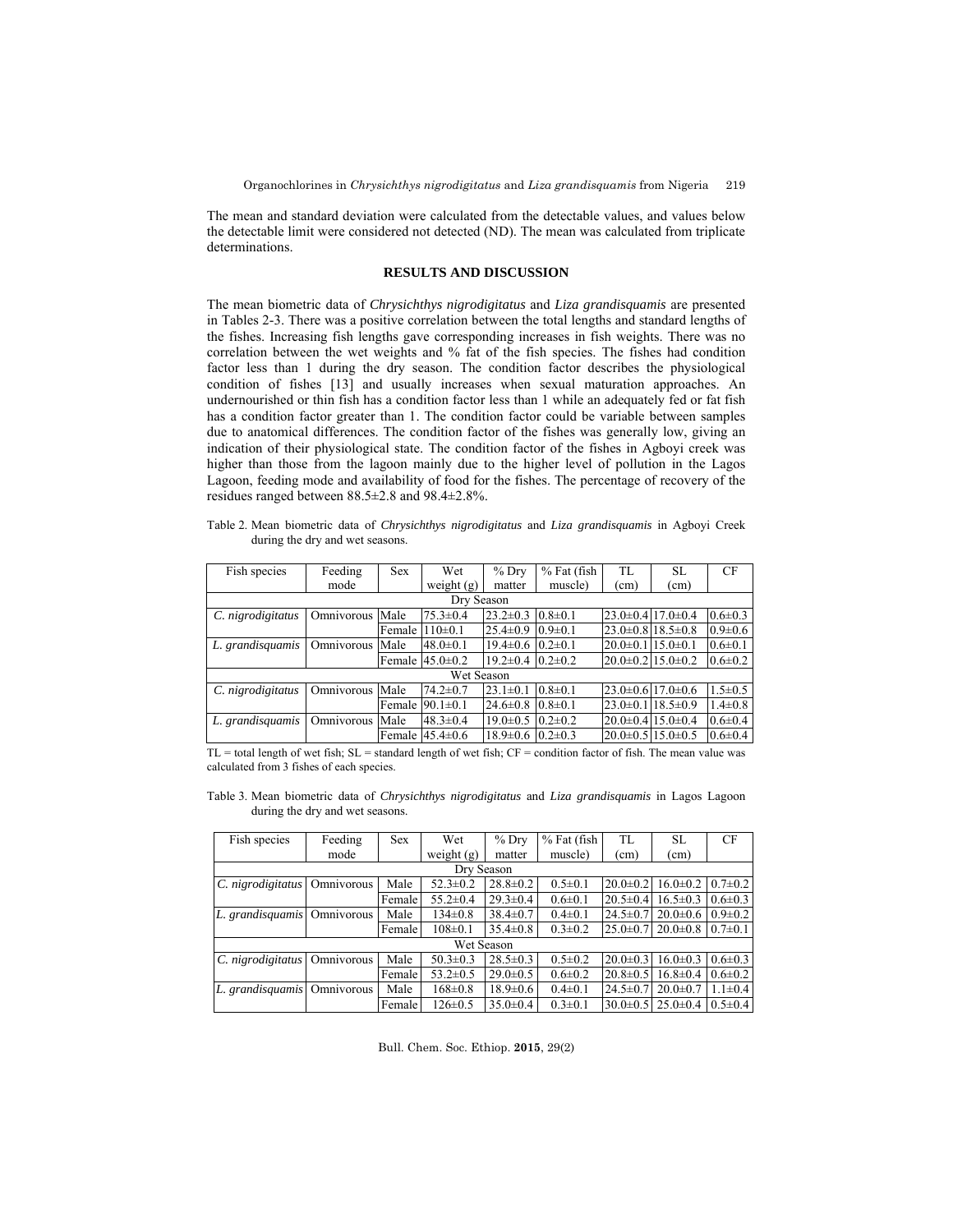

Figure 1. Chromatogram of organochlorine pesticide residues in the liver of male *Chrysichthys nigrodigitatus* during the dry season in Lagos Lagoon.

A typical chromatogram of organochlorine pesticide residues in the liver of male *Chrysichthys nigrodigitatus* during the dry season in Lagos Lagoon is shown in Figure 1. The mean concentrations of organochlorines in muscle tissues and organs of the male and female fishes are shown in Tables 4-12. The level of organochlorine residues in the fishes in Lagos Lagoon was higher than the level in Agboyi Creek while a higher concentration of the residues was observed during the dry season. This is as a result of the higher contamination of the Lagos Lagoon and dilution effect that is witnessed during the wet season. The muscle tissues of the female fishes accumulated higher organochlorines than the muscle tissues of the male fishes, possibly due to physiological differences such as increased fat content. There was no consistent pattern in the residue accumulation by male and female organs of the fish species studied. The dominant BHC was beta-BHC. BHCs accumulation largely followed the order beta-BHC > lindane > delta-BHC > alpha-BHC. The total dichlorodiphenyltrichloroethane (DDT) concentration in this study followed the order:  $p, p'$ -DDT >  $p, p'$ -DDD >  $p, p'$ -DDE. The high p,p´-DDT levels detected in this study was in contrast with previous studies [19] which showed that p,p′-DDE was the major DDT residue in aquatic species. The higher proportion of DDT than its metabolites indicates that some of the contamination could be recent. In the environment, DDT breaks down into its major metabolites, dichlorodiphenylethane (DDE) and dichlorodiphenyldichloroethane (DDD) over time. The continued use of DDT in some countries, including Nigeria, further contributes to worldwide environmental contamination. DDE has the shortest biological half-life, followed by DDT and then DDD. It is the persistence of DDT and its breakdown products that leads to its bioaccumulation and bio-concentration in the food chain. The fat solubility of DDT results in its being concentrated throughout the food chain.

In this study, the total detectable organochlorines (wet weight) of the muscle tissues ranged between 3.8 ng/g in *C. nigrodigitatus* and 2082 ng/g in *L*. *grandisquamis* and were higher when compared to earlier studies in Ogun and Edo Rivers [20, 21]. However, the levels of detectable organochlorines were lower when compared to studies conducted by Adeyemi *et al.* [22] in Lagos Lagoon.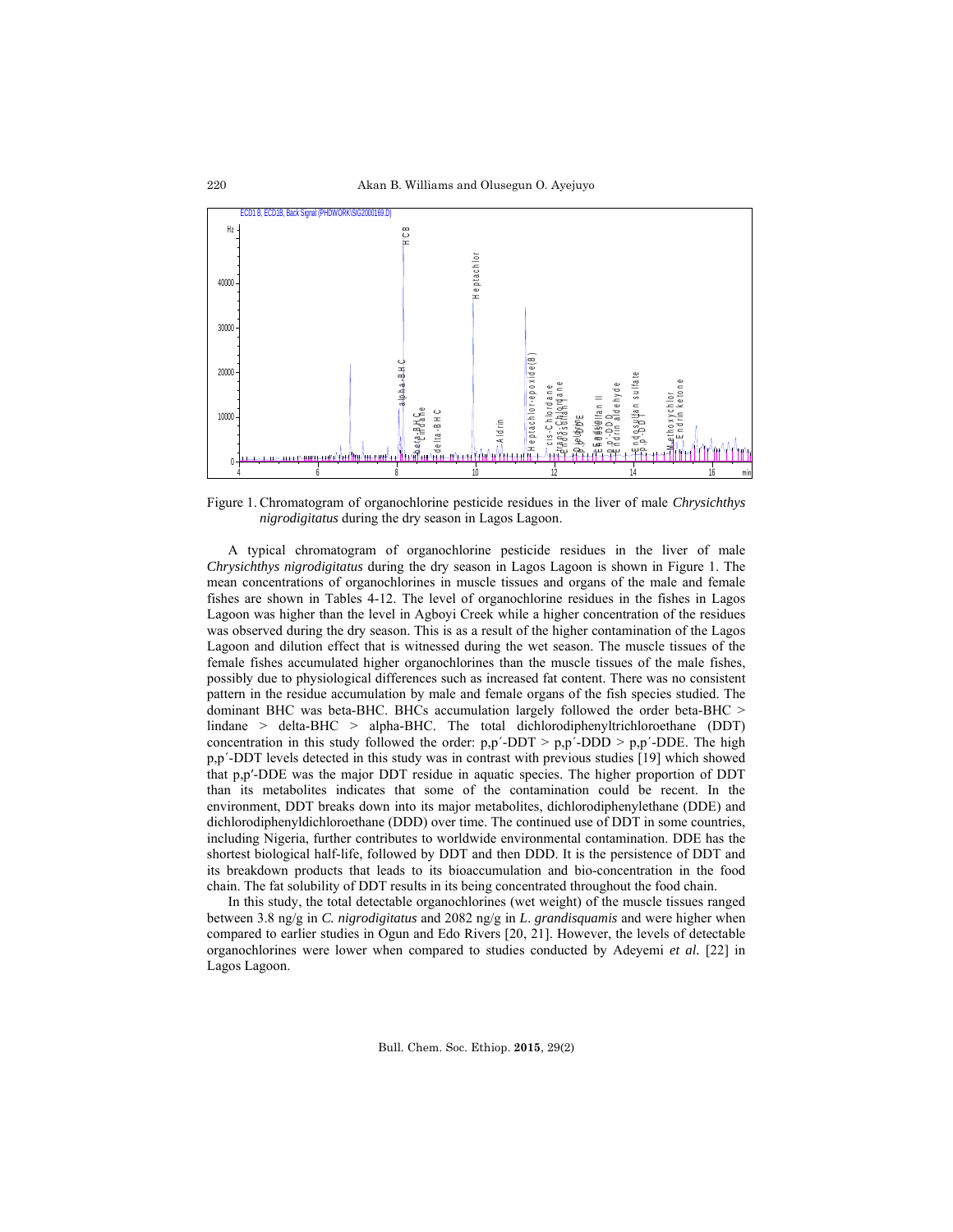|                |                | Agbovi Creek   |                |                | Lagos Lagoon   |                |                |                             |  |
|----------------|----------------|----------------|----------------|----------------|----------------|----------------|----------------|-----------------------------|--|
|                | Dry season     |                |                | Wet season     |                | Dry season     | Wet season     |                             |  |
| OCPs           | Male           | Female         | Male           | Female         | Male           | Female         | Male           | Female                      |  |
| Alpha-BHC      | $53.1 \pm 2.3$ | $10.6 \pm 2.5$ | $1.4 \pm 0.2$  | $1.5 \pm 0.4$  | $59.6 \pm 1.6$ | $14.2 \pm 2.3$ | ND             | ND                          |  |
| Beta-BHC       | $54.9 \pm 3.2$ | $67.1 \pm 2.2$ | $2.1 \pm 0.3$  | $2.2 \pm 1.7$  | $16.9 \pm 2.1$ | $54.1 \pm 3.0$ |                | $0.3 \pm 0.4$ 0.2 $\pm 0.8$ |  |
| Lindane        | $10.7 + 4.3$   | $27.8 \pm 3.3$ | $1.2 \pm 1.0$  | $1.3 \pm 0.4$  | $5.4 \pm 2.8$  | $27.5 \pm 2.6$ | $0.6 \pm 0.1$  | $0.6 \pm 0.3$               |  |
| Delta-BHC      | $10.4 \pm 2.1$ | $28.5 \pm 5.2$ | $0.9 \pm 0.3$  | $0.9 + 0.2$    | $8.8 \pm 3.0$  | $12.5 \pm 1.1$ | ND             | $0.7 \pm 0.2$               |  |
| $\Sigma$ BHC   | $129 \pm 12$   | $134 \pm 13$   | $5.6 \pm 1.8$  | $5.9 \pm 2.7$  | $90.7+9.5$     | $108+9.0$      | $0.9 \pm 0.5$  | $1.4 \pm 1.3$               |  |
| Heptachlor     | $64.0 \pm 5.1$ | $7.7 \pm 1.2$  | $1.0 + 0.4$    | $1.0 \pm 1.1$  | $254\pm9.4$    | $14.3 \pm 2.0$ | $0.8 \pm 0.2$  | $0.9 \pm 0.2$               |  |
| Heptachlor     | $5.1 \pm 2.5$  | $10.8 \pm 3.3$ | $0.5 \pm 0.5$  | $0.6 \pm 0.2$  | $11.9 \pm 3.5$ | $38.3 \pm 2.1$ | ND             | ND                          |  |
| -epoxide $(B)$ |                |                |                |                |                |                |                |                             |  |
| Aldrin         | $22.5 + 4.3$   | $24.6 \pm 2.4$ | $0.7 + 0.2$    | $0.8 + 0.3$    | $30.1 \pm 5.7$ | $12.9 \pm 1.9$ | $0.9 \pm 0.3$  | $1.2 \pm 0.2$               |  |
| Dieldrin       | <b>ND</b>      | $3.8 \pm 1.5$  | <b>ND</b>      | ND             | $9.8 \pm 1.5$  | $57.9 \pm 2.4$ | ND             | <b>ND</b>                   |  |
| Endrin         | $37.5 \pm 4.5$ | $18.1 \pm 2.2$ | $6.9 \pm 2.0$  | $7.6 \pm 2.0$  | $20.1 \pm 2.7$ | $82.1 \pm 3.0$ | $0.4 \pm 0.5$  | $0.5 \pm 0.4$               |  |
| Endrin         | $20.6 \pm 5.3$ | <b>ND</b>      | <b>ND</b>      | ND             | $38.9 \pm 5.9$ | $279 \pm 6.0$  | ND             | ND                          |  |
| aldehyde       |                |                |                |                |                |                |                |                             |  |
| Endrin ketone  | ND             | $15.5 \pm 2.4$ | $225 \pm 0.4$  | $238 + 8.4$    | $123 \pm 2.3$  | ND.            | ND             | ND                          |  |
| Cis-Chlordane  | $21.3 \pm 1.5$ | $13.3 \pm 3.6$ | $0.6 \pm 0.3$  | $0.6 \pm 1.1$  | $23.5 \pm 3.6$ | $4.1 \pm 2.0$  | N <sub>D</sub> | <b>ND</b>                   |  |
| Trans-         | $9.9 \pm 2.2$  | $19.7 \pm 5.1$ | <b>ND</b>      | ND             | $20.2 \pm 4.3$ | $27.3 \pm 7.0$ | ND             | ND                          |  |
| Chlordane      |                |                |                |                |                |                |                |                             |  |
| Endosulfan 1   | $5.6 \pm 2.3$  | $19.6 + 4.1$   | $0.9 + 0.4$    | $0.9 + 0.5$    | $10.6 \pm 2.5$ | $20.4 + 4.1$   |                | $0.6\pm0.6$ 0.7 $\pm0.3$    |  |
| Endosulfan 11  | $7.9 \pm 1.5$  | $7.9 \pm 2.2$  | N <sub>D</sub> | N <sub>D</sub> | $7.4 \pm 1.6$  | $54.0 \pm 3.0$ | N <sub>D</sub> | <b>ND</b>                   |  |
| Endosulfan     | <b>ND</b>      | <b>ND</b>      | ND             | ND             | $26.4 \pm 3.4$ | $227 \pm 6.0$  | ND             | ND                          |  |
| sulphate       |                |                |                |                |                |                |                |                             |  |
| Methoxychlor   | <b>ND</b>      | $\Omega$       | <b>ND</b>      | <b>ND</b>      | $9.2 \pm 6.8$  | $314\pm3.0$    | ND             | ND                          |  |
| p,p'-DDE       | $26.8 \pm 2.3$ | $3.9 \pm 1.3$  | ND             | ND             | $4.9 \pm 2.2$  | $111 \pm 2.0$  | N <sub>D</sub> | N <sub>D</sub>              |  |
| $p, p'$ -DDD   | $6.0 \pm 1.2$  | $9.3 \pm 3.5$  | $8.8 \pm 2.2$  | $9.7 \pm 3.3$  | $6.6 \pm 1.0$  | $199 \pm 3.0$  | ND             | <b>ND</b>                   |  |
| $p, p'$ -DDT   | $16.2{\pm}4.4$ | ND             | N <sub>D</sub> | N <sub>D</sub> | $22.3 \pm 2.0$ | $472 + 5.1$    | N <sub>D</sub> | ND                          |  |
| ΣDDT           | $49.0 \pm 7.9$ | $13.2 \pm 4.8$ | $8.8 \pm 2.2$  | $9.7 \pm 3.3$  | $33.8 \pm 5.2$ | $781 \pm 10.1$ | ND             | <b>ND</b>                   |  |
| $\Sigma OCPs$  | 373±49         | 288±46         | $250 \pm 8.2$  | $266 \pm 20$   | $910\pm 68$    | $2041 \pm 62$  | $3.8 \pm 2.1$  | $4.6 \pm 2.4$               |  |

Table 4. Mean concentrations (ng/g) of organochlorines in the muscle tissues of male and female *Chrysichthys nigrodigitatus* during the dry and wet seasons.

Table 5. Mean concentrations (ng/g) of organochlorines in organs of male and female *Chrysichthys nigrodigitatus* during the dry season in Agboyi Creek.

|                 |                 |                 |                 | Agboyi Creek   |                |                |
|-----------------|-----------------|-----------------|-----------------|----------------|----------------|----------------|
|                 |                 | Liver           | Kidney          |                | Gill           |                |
| <b>OCPs</b>     | Male            | Female          | Male            | Female         | Male           | Female         |
| Alpha-BHC       | $57.6 \pm 8.6$  | $62.5 \pm 5.2$  | $36.8 \pm 8.7$  | $38.6 \pm 7.9$ | $15.2 \pm 8.2$ | $18.5 \pm 6.3$ |
| Beta-BHC        | $75.3 \pm 6.5$  | $87.5 \pm 7.9$  | $65.3 \pm 5.2$  | $68.9 \pm 8.7$ | $80.2 \pm 9.6$ | $92.9 \pm 9.0$ |
| Lindane         | $29.6 \pm 8.1$  | $33.2 \pm 4.3$  | $138 + 54$      | $150 \pm 64$   | $30.7\pm 6.3$  | $32.4 \pm 8.9$ |
| Delta-BHC       | $34.8 \pm 11.5$ | $36.5 \pm 6.3$  | $51.9 \pm 6.4$  | $60.4 \pm 9.2$ | $86.5 \pm 9.0$ | $95.3 \pm 9.5$ |
| $\Sigma$ BHC    | $197 + 35$      | $220 \pm 24$    | $292 + 74$      | $317 + 32$     | $213 \pm 33$   | $239 \pm 34$   |
| Heptachlor      | $12.9 \pm 8.3$  | $15.7 \pm 5.2$  | $38.1 \pm 9.2$  | $43.7 \pm 8.0$ | $49.6 \pm 8.8$ | $52.8 \pm 8.4$ |
| Heptachlor      | $18.8 \pm 8.1$  | $21.4 + 4.1$    | $134+5.7$       | $155 \pm 8.2$  | $202 \pm 5.2$  | $215 \pm 12$   |
| -epoxide $(B)$  |                 |                 |                 |                |                |                |
| Aldrin          | $30.2 \pm 6.7$  | $35.8 \pm 9.2$  | $81.8 \pm 11.5$ | $87.5 \pm 6.2$ | $127 \pm 8.9$  | $141\pm7.4$    |
| Dieldrin        | $8.1 \pm 3.5$   | $14.8 \pm 12.1$ | $97.4 \pm 8.4$  | $98.1 \pm 6.2$ | $120+7.7$      | $136 \pm 9.3$  |
| Endrin          | $24.8 \pm 8.2$  | $28.2+9.2$      | $236 \pm 4.8$   | $257 \pm 8.7$  | $297 + 24$     | $312 \pm 8.1$  |
| Endrin aldehyde | $32.9 \pm 7.6$  | $38.7 \pm 7.4$  | $404\pm9.6$     | $429 \pm 9.4$  | 686±9.3        | $703 \pm 6.1$  |
| Endrin ketone   | $25.5 \pm 6.2$  | $28.3 \pm 5.7$  | $548 \pm 5.7$   | $565 \pm 6.1$  | $515 \pm 7.0$  | $539 \pm 8.2$  |
| Cis-Chlordane   | $21.6 \pm 4.2$  | $27.7 \pm 9.3$  | $135 \pm 8.5$   | $151 \pm 8.6$  | $264+9.7$      | $273 \pm 9.2$  |
| Trans-Chlordane | $28.7 + 9.4$    | $37.8 \pm 8.1$  | $66.6 \pm 8.8$  | $87.5 \pm 4.2$ | $170 \pm 12$   | $171 \pm 6.5$  |
| Endosulfan 1    | $35.2 \pm 4.2$  | $39.0 \pm 7.8$  | $107\pm5.3$     | $123 \pm 4.3$  | $143 \pm 8.8$  | $150+5.3$      |
| Endosulfan 11   | $12.6 + 4.4$    | $30.5 \pm 10.9$ | $90.3 \pm 4.3$  | $98.2 \pm 8.9$ | <b>ND</b>      | <b>ND</b>      |
| Endosulfan      | ND              | ND              | $313\pm7.9$     | $333\pm7.3$    | $605 \pm 9.1$  | $619\pm7.4$    |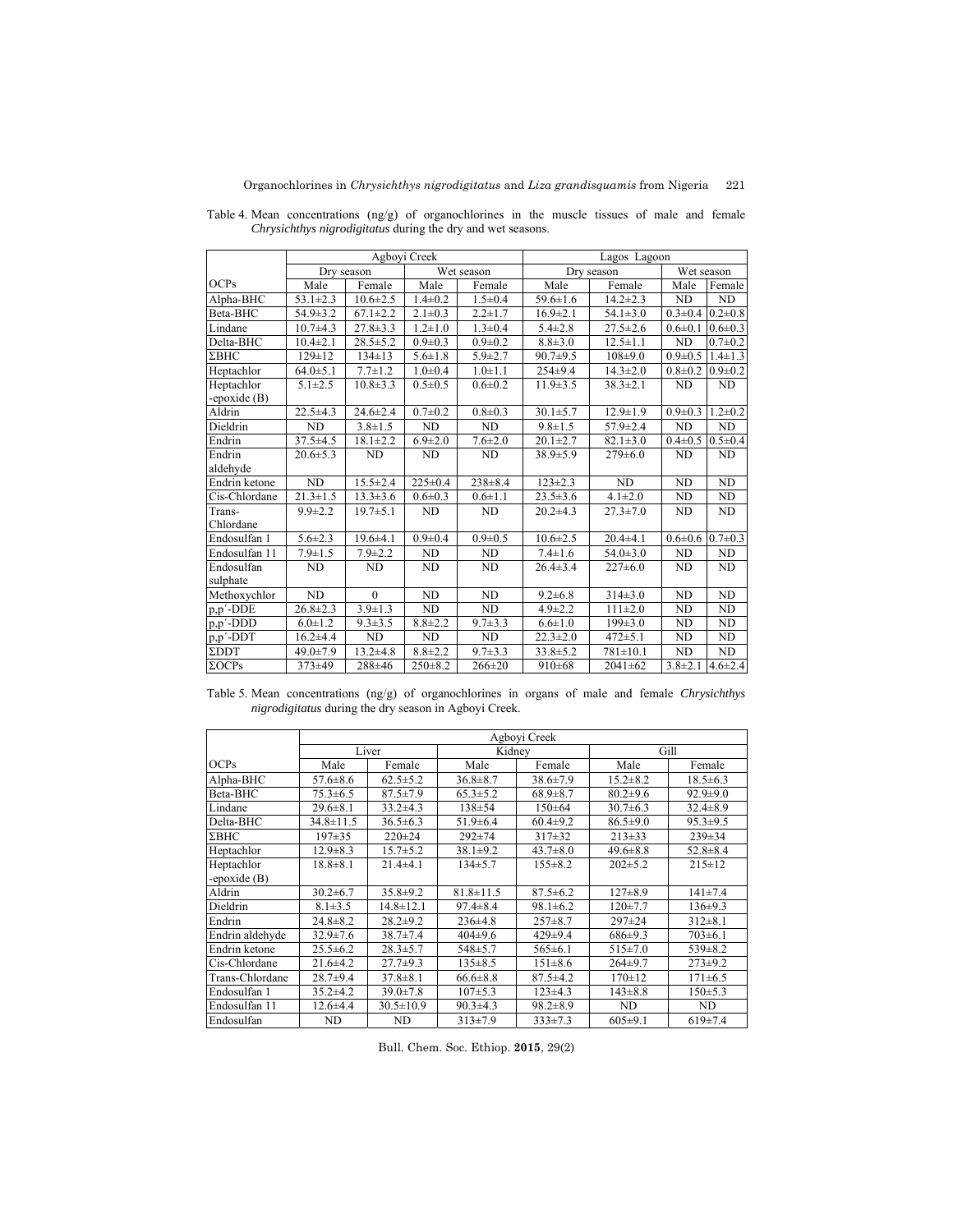Akan B. Williams and Olusegun O. Ayejuyo

| sulphate      |                 |                 |                |                |               |                |
|---------------|-----------------|-----------------|----------------|----------------|---------------|----------------|
| Methoxychlor  | $23.7\pm 6.3$   | $28.4 \pm 9.4$  | $79.4 \pm 7.9$ | $91.2 \pm 4.2$ | $232 \pm 6.2$ | $239\pm9.3$    |
| $p, p'$ -DDE  | $9.7 \pm 8.8$   | $12.3 \pm 7.1$  | $197+5.6$      | $206\pm6.9$    | $167 \pm 7.2$ | $183 \pm 8.8$  |
| $p, p'$ -DDD  | $13.2 \pm 4.3$  | $18.8 \pm 8.2$  | $261\pm4.1$    | $278 \pm 8.3$  | ND            | ND.            |
| $p, p'$ -DDT  | $6.6 \pm 6.7$   | $9.3 \pm 9.8$   | $227\pm 6.2$   | $243 \pm 7.9$  | $370 \pm 8.4$ | $385 \pm 13$   |
| $\Sigma$ DDT  | $29.4 \pm 19.9$ | $40.4 \pm 25.2$ | $685 \pm 16$   | $727 \pm 23$   | $538 \pm 16$  | $568 \pm 21$   |
| $\Sigma OCPs$ | $501 \pm 132$   | $607 \pm 147$   | $3307 \pm 188$ | $3563 \pm 146$ | $4160\pm166$  | $4355 \pm 153$ |

Table 6. Mean concentrations (ng/g) of organochlorines in organs of male and female *Chrysichthys nigrodigitatus* during the wet season in Agboyi Creek.

|               | Agboyi Creek   |                |                |                |                |                |  |  |  |
|---------------|----------------|----------------|----------------|----------------|----------------|----------------|--|--|--|
|               |                | Liver          |                | Kidnev         |                | Gill           |  |  |  |
| OCPs          | Male           | Female         | Male           | Female         | Male           | Female         |  |  |  |
| Alpha-BHC     | $24.7 + 9.1$   | $32.9 \pm 1.4$ | $26.1 \pm 2.1$ | $32.9 + 9.3$   | $45.6 \pm 6.8$ | $58.5 \pm 5.3$ |  |  |  |
| Beta-BHC      | $54.7\pm 6.5$  | $61.8 \pm 2.1$ | $56.9 \pm 1.6$ | $62.4 \pm 7.2$ | $77.9 \pm 8.1$ | $86.5 \pm 6.8$ |  |  |  |
| Lindane       | $20.6 + 4.1$   | $38.3 \pm 1.7$ | $74.3 \pm 6.2$ | $98.6 \pm 4.7$ | $39.4 \pm 5.3$ | $38.1 \pm 7.2$ |  |  |  |
| Delta-BHC     | $37.6 \pm 6.3$ | $39.7 \pm 9.3$ | $45.1 \pm 5.9$ | $66.5 \pm 7.4$ | $76.8 \pm 8.2$ | $89.6 \pm 6.7$ |  |  |  |
| $\Sigma$ BHC  | $138 + 26$     | $173 \pm 15$   | $202 \pm 15.9$ | $261 + 29$     | $240+28$       | $273 \pm 26$   |  |  |  |
| Heptachlor    | $10.5 \pm 7.8$ | $13.8 \pm 8.2$ | $38.0 \pm 7.3$ | $39.1 \pm 7.8$ | $36.2 \pm 2.2$ | $40.2 \pm 6.7$ |  |  |  |
| Heptachlor    | $13.8 \pm 7.8$ | $16.9 \pm 6.3$ | $105 \pm 5.3$  | $114\pm4.8$    | $187 \pm 1.7$  | $194 \pm 5.1$  |  |  |  |
| -epoxide (B)  |                |                |                |                |                |                |  |  |  |
| Aldrin        | $20.8 + 9.2$   | $25.8 \pm 5.3$ | $51.9 \pm 3.1$ | $54.3 \pm 9.1$ | $96.3 \pm 8.8$ | $106 \pm 8.4$  |  |  |  |
| Dieldrin      | $5.1 \pm 6.5$  | $7.6 \pm 6.2$  | $68.4 \pm 4.8$ | $65.8 \pm 6.1$ | $90.9 \pm 4.5$ | $108 + 4.8$    |  |  |  |
| Endrin        | $12.0 \pm 7.1$ | $19.7+9.2$     | $206 \pm 2.7$  | $219\pm7.3$    | $232 \pm 7.5$  | $267 \pm 6.8$  |  |  |  |
| Endrin        | $21.9 \pm 8.4$ | $31.9 \pm 5.1$ | $365 \pm 7.6$  | $388+4.2$      | $615\pm4.3$    | $655 \pm 7.9$  |  |  |  |
| aldehyde      |                |                |                |                |                |                |  |  |  |
| Endrin ketone | $18.9 \pm 3.2$ | $19.4 \pm 8.6$ | $521 \pm 3.5$  | $518 + 8.7$    | $477 + 8.9$    | $510 \pm 3.3$  |  |  |  |
| Cis-Chlordane | $13.6 \pm 2.9$ | $18.7 \pm 6.3$ | $105 \pm 8.3$  | $110+9.2$      | $209 \pm 3.5$  | $225 \pm 2.9$  |  |  |  |
| Trans-        | $18.9 \pm 6.0$ | $23.2 \pm 8.5$ | $42.6 \pm 2.6$ | $56.2 \pm 8.8$ | $127+9.2$      | $145 \pm 7.3$  |  |  |  |
| Chlordane     |                |                |                |                |                |                |  |  |  |
| Endosulfan 1  | $27.6 \pm 8.3$ | $31.1 \pm 5.5$ | $96.5 \pm 8.1$ | $117+6.4$      | $123 \pm 2.9$  | $126 \pm 6.2$  |  |  |  |
| Endosulfan 11 | $10.2 \pm 2.1$ | $24.2 \pm 9.6$ | $60.7 + 4.4$   | $82.6 \pm 9.4$ | N <sub>D</sub> | ND.            |  |  |  |
| Endosulfan    | <b>ND</b>      | ND             | $251\pm5.9$    | $281 \pm 8.3$  | $564\pm5.5$    | $575 \pm 8.2$  |  |  |  |
| sulphate      |                |                |                |                |                |                |  |  |  |
| Methoxychlor  | $20.9 \pm 1.2$ | $22.8 \pm 8.7$ | $52.1 \pm 3.2$ | $76.2 \pm 6.5$ | $211\pm3.3$    | $225 \pm 5.7$  |  |  |  |
| p,p'-DDE      | $7.6 + 5.4$    | $10.4 \pm 6.1$ | $159+9.6$      | $187 + 8.2$    | $130+9.9$      | $165 \pm 8.4$  |  |  |  |
| p,p'-DDD      | $11.1 \pm 5.2$ | $13.9 \pm 5.6$ | $221 \pm 4.8$  | $219 \pm 6.4$  | ND.            | ND             |  |  |  |
| p,p'-DDT      | $4.8 \pm 7.0$  | $6.4 \pm 8.3$  | $203 \pm 8.3$  | 218±9.4        | $321 \pm 6.9$  | $314 \pm 12$   |  |  |  |
| $\Sigma$ DDT  | $23.5 \pm 18$  | $30.8 \pm 20$  | 583±23         | $624 \pm 24$   | $451 \pm 17$   | 479±21         |  |  |  |
| $\Sigma OCPs$ | $355 \pm 114$  | 459±122        | 2748±108       | 3005±149       | $3660 \pm 108$ | 3928±120       |  |  |  |

Table 7. Mean concentrations (ng/g) of organochlorines in organs of male and female *Chrysichthys nigrodigitatus* during the dry season in Lagos Lagoon.

|                |                                  |                | Lagos Lagoon    |                 |               |               |  |
|----------------|----------------------------------|----------------|-----------------|-----------------|---------------|---------------|--|
|                |                                  | Liver          | Kidney          |                 | Gill          |               |  |
| <b>OCPs</b>    | Male<br>Female                   |                | Male            | Female          | Male          | Female        |  |
| Alpha-BHC      | $54.3 \pm 8.2$                   | $58.5 \pm 4.2$ | $33.4 \pm 3.9$  | $38.9 \pm 7.5$  | $278 \pm 8.3$ | $293 \pm 5.2$ |  |
| Beta-BHC       | $15.1 \pm 1.1$                   | $20.9 \pm 2.6$ | $2.9 \pm 3.2$   | $4.6 \pm 5.0$   | $634\pm7.1$   | $686 \pm 8.3$ |  |
| Lindane        | $28.8 \pm 2.8$                   | $32.9 \pm 9.4$ | $6.1 \pm 7.0$   | $10.5 \pm 3.2$  | $108\pm4.1$   | $126 \pm 5.9$ |  |
| Delta-BHC      | $18.7 \pm 2.4$<br>$14.6 \pm 4.1$ |                | $4.7 \pm 1.5$   | $7.9 \pm 7.2$   | $441 \pm 8.1$ | $451\pm6.3$   |  |
| $\Sigma$ BHC   | $113 \pm 16$                     | $131 \pm 19$   | $47.2 \pm 15.6$ | $62.0 \pm 22.9$ | $1461 \pm 28$ | 1556±26       |  |
| Heptachlor     | $266 \pm 7.7$                    | $271\pm3.7$    | $194\pm 5.3$    | 199±4.8         | $217+9.1$     | $234\pm7.4$   |  |
| Heptachlor     | $16.3 \pm 3.3$                   | $19.1 \pm 1.8$ | $10.8 \pm 7.2$  | $12.9 \pm 5.2$  | $207\pm3.1$   | $209 \pm 8.8$ |  |
| -epoxide $(B)$ |                                  |                |                 |                 |               |               |  |
| Aldrin         | $37.7 \pm 3.2$                   | $40.6 \pm 3.5$ | $26.0 \pm 3.8$  | $29.5 \pm 4.3$  | $241\pm5.3$   | $260\pm9.3$   |  |
| Dieldrin       | $16.1 \pm 8.9$                   | $19.9 \pm 2.4$ | $3.1\pm4.3$     | $4.8 \pm 2.4$   | $250\pm3.0$   | $277 \pm 6.5$ |  |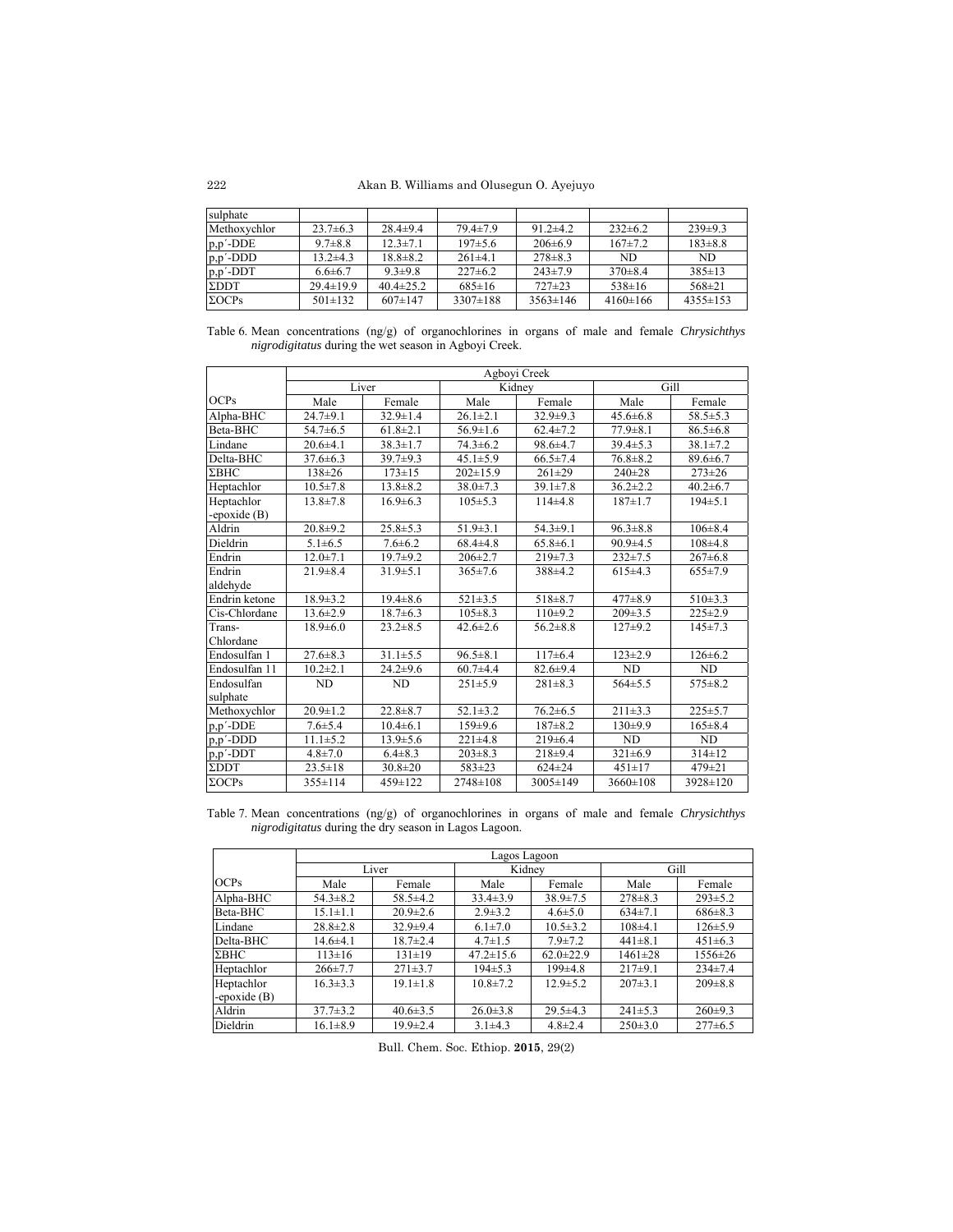Organochlorines in *Chrysichthys nigrodigitatus* and *Liza grandisquamis* from Nigeria 223

| Endrin                     | $48.0 \pm 2.7$ | $56.7 \pm 2.7$ | $15.2 \pm 7.3$ | $18.9 \pm 5.2$ | $368 \pm 2.9$  | $387+4.1$      |
|----------------------------|----------------|----------------|----------------|----------------|----------------|----------------|
| Endrin aldehyde            | $90.1 \pm 2.1$ | $95.7 + 4.4$   | $6.8 \pm 6.4$  | $6.9 \pm 1.6$  | ND             | <b>ND</b>      |
| Endrin ketone              | $245 \pm 5.7$  | $249\pm9.8$    | $57.8 \pm 8.2$ | $68.5 \pm 2.8$ | <b>ND</b>      | ND             |
| Cis-Chlordane              | $74.0 \pm 8.2$ | $83.9 \pm 8.1$ | $4.2 \pm 3.6$  | $6.9 \pm 3.2$  | $306 \pm 8.6$  | $399\pm4.6$    |
| Trans-                     | $29.7 + 4.7$   | $26.3 \pm 5.2$ | $6.7 + 9.6$    | $8.4 \pm 4.1$  | $160 \pm 6.4$  | $191 \pm 7.2$  |
| Chlordane                  |                |                |                |                |                |                |
| Endosulfan 1               | $31.3 \pm 3.8$ | $37.9 \pm 4.3$ | $7.7 \pm 7.7$  | $8.0 \pm 6.4$  | $184 \pm 8.5$  | $194\pm 5.2$   |
| Endosulfan 11              | $47.9 \pm 7.3$ | $49.6 \pm 6.8$ | $4.2 \pm 3.0$  | $5.8 \pm 8.6$  | $133\pm3.7$    | $139 \pm 7.9$  |
| Endosulfan                 | $134\pm2.3$    | $139 \pm 10.1$ | $15.7 \pm 2.1$ | $17.9 + 4.9$   | ND             | ND             |
| sulphate                   |                |                |                |                |                |                |
| Methoxychlor               | $48.3 \pm 7.3$ | $56.3 \pm 5.4$ | $9.2 \pm 5.5$  | $11.6 \pm 7.1$ | ND             | <b>ND</b>      |
| $p, p'$ - $\overline{DDE}$ | $36.8 \pm 4.2$ | $34.5 \pm 7.3$ | $1.9 \pm 7.0$  | $2.9 \pm 3.4$  | $127 \pm 5.0$  | $136 \pm 8.3$  |
| $p, p'$ -DDD               | $63.9 \pm 3.8$ | $68.5 \pm 6.8$ | $4.6 \pm 3.8$  | $5.0 + 4.2$    | ND             | <b>ND</b>      |
| $p, p'$ -DDT               | $69.1 \pm 7.5$ | $76.4 \pm 5.2$ | $7.2 \pm 7.3$  | $6.8 \pm 7.2$  | $2316 \pm 7.3$ | $2111 \pm 12$  |
| $\Sigma$ DDT               | $170 \pm 16$   | 180±19.3       | $13.7 \pm 18$  | $14.8 \pm 15$  | $2443 \pm 12$  | $2247 \pm 21$  |
| $\Sigma OCPs$              | 1367±99        | $1455 \pm 106$ | $422 \pm 108$  | $476 \pm 98$   | 5968±91        | $6092 \pm 107$ |
|                            |                |                |                |                |                |                |

Table 8. Mean concentrations (ng/g) of organochlorines in organs of male and female *Chrysichthys nigrodigitatus* during the wet season in Lagos Lagoon.

|                    | Lagos Lagoon    |                 |                |                 |                |               |  |  |  |  |
|--------------------|-----------------|-----------------|----------------|-----------------|----------------|---------------|--|--|--|--|
|                    |                 | Liver           |                | Kidney          |                | Gill          |  |  |  |  |
| <b>OCPs</b>        | Male            | Female          | Male           | Female          | Male           | Female        |  |  |  |  |
| Alpha-BHC          | $45.9 \pm 7.4$  | $54.6 \pm 7.0$  | $24.9 \pm 4.2$ | $26.4 \pm 3.8$  | $260 \pm 32.2$ | $282 \pm 20$  |  |  |  |  |
| Beta-BHC           | $12.9 \pm 5.1$  | $13.4 \pm 3.3$  | $4.3 \pm 3.3$  | $4.7 \pm 2.2$   | $627+53$       | $639 \pm 82$  |  |  |  |  |
| Lindane            | $21.6 \pm 8.5$  | $30.3 \pm 2.9$  | $8.1 \pm 6.5$  | $9.5 \pm 3.1$   | $96.2 \pm 8.9$ | $106 \pm 20$  |  |  |  |  |
| Delta-BHC          | $12.4 \pm 9.5$  | $14.9 \pm 1.0$  | $6.2 \pm 2.7$  | $8.5 \pm 2.3$   | $413 \pm 5.1$  | $455 \pm 26$  |  |  |  |  |
| $\Sigma$ BHC       | $92.7 \pm 30.5$ | $113 \pm 14.2$  | $43.5 \pm 17$  | $49.1 \pm 12$   | 1396±99        | 1482±149      |  |  |  |  |
| Heptachlor         | $250 \pm 12$    | $255 \pm 9.3$   | $175 \pm 3.4$  | $183+9.2$       | $203 \pm 24$   | $235 \pm 7.4$ |  |  |  |  |
| Heptachlor         | $12.5 \pm 5.7$  | $14.9 + 4.1$    | $8.3 \pm 6.5$  | $11.3 \pm 3.4$  | $226 \pm 46$   | $211 \pm 9.3$ |  |  |  |  |
| -epoxide (B)       |                 |                 |                |                 |                |               |  |  |  |  |
| Aldrin             | $33.1 \pm 4.3$  | $36.3 \pm 3.3$  | $28.6 \pm 2.1$ | $30.6 \pm 2.2$  | $228+4.7$      | $219\pm4.2$   |  |  |  |  |
| Dieldrin           | $13.6 \pm 3.5$  | $17.7 \pm 2.8$  | $3.9 \pm 1.2$  | $4.8 \pm 1.2$   | $240+5.8$      | 235±29        |  |  |  |  |
| Endrin             | $44.4 \pm 9.3$  | $40.5 \pm 5.2$  | $13.1 \pm 5.4$ | $17.5 \pm 3.5$  | 319±45         | $347+76$      |  |  |  |  |
| Endrin aldehyde    | $85.6 \pm 4.4$  | $84.2 \pm 3.4$  | $5.9 \pm 2.2$  | $8.4 \pm 4.1$   | <b>ND</b>      | <b>ND</b>     |  |  |  |  |
| Endrin ketone      | $229 \pm 6.1$   | $246 \pm 9.1$   | $52.6 \pm 2.8$ | $60.5 \pm 2.6$  | ND             | ND            |  |  |  |  |
| Cis-Chlordane      | $71.2 + 4.2$    | $72.8 \pm 2.3$  | $4.8 \pm 7.2$  | $4.4 \pm 2.3$   | $284 + 7.2$    | $310+56$      |  |  |  |  |
| Trans-Chlordane    | $25.9 \pm 3.6$  | $29.3 \pm 8.6$  | $5.5 \pm 3.4$  | $7.4 \pm 1.5$   | $140 + 8.1$    | 146±99        |  |  |  |  |
| Endosulfan 1       | $28.4 \pm 2.1$  | $32.8 \pm 12.6$ | $8.2 \pm 2.1$  | $9.3 + 4.4$     | 165±9.9        | $217\pm8.5$   |  |  |  |  |
| Endosulfan 11      | $43.0 \pm 7.9$  | $50.1 \pm 3.3$  | $3.2 \pm 1.1$  | $7.2 \pm 8.4$   | $119+5.3$      | $129 \pm 6.2$ |  |  |  |  |
| Endosulfansulphate | $129 \pm 20.5$  | $135 \pm 6.2$   | $11.8 \pm 3.6$ | $15.9 \pm 16.3$ | <b>ND</b>      | <b>ND</b>     |  |  |  |  |
| Methoxychlor       | $43.1 \pm 2.4$  | $50.8 \pm 3.5$  | $9.6 \pm 2.3$  | $10.6 \pm 9.5$  | ND             | ND            |  |  |  |  |
| p,p'-DDE           | $32.1 \pm 5.1$  | $36.5 \pm 6.1$  | $1.7 \pm 1.8$  | $1.8 \pm 2.3$   | $116 \pm 54.0$ | $105 \pm 5.9$ |  |  |  |  |
| p,p'-DDD           | $60.3 \pm 3.5$  | $64.8 \pm 2.2$  | $4.1 \pm 2.6$  | $5.2 \pm 5.4$   | <b>ND</b>      | <b>ND</b>     |  |  |  |  |
| p,p'-DDT           | $61.1 \pm 6.3$  | $68.7 \pm 2.4$  | $9.7 \pm 3.7$  | $8.6 + 9.5$     | 1866±46        | 1756±57       |  |  |  |  |
| <b>EDDT</b>        | $154 \pm 15$    | $170 \pm 11$    | $15.4 \pm 21$  | $15.6 \pm 17$   | $1981 \pm 100$ | 1862±93       |  |  |  |  |
| $\Sigma OCPs$      | 1254±132        | 1349±99         | $389 \pm 81$   | 435±97          | 5301±354       | 5393±538      |  |  |  |  |

Table 9. Mean concentrations (ng/g) of organochlorines in the muscle tissues of male and female *Liza grandisquamis* during the dry and wet seasons.

|             |               |              | Agbovi Creek   |                | Lagoon<br>Lagos |                |                |               |  |
|-------------|---------------|--------------|----------------|----------------|-----------------|----------------|----------------|---------------|--|
|             |               | Dry season   | Wet season     |                |                 | Dry season     | Wet season     |               |  |
| <b>OCPs</b> | Male          | Female       | Male           | Female         | Male            | Female         | Male           | Female        |  |
| Alpha-BHC   | $1\pm0.8$     | $.7 \pm 0.7$ | $29.5 \pm 2.3$ | $8.9 \pm 2.1$  | $5.2 \pm 1.1$   | $53.9 \pm 5.2$ | $39.5 \pm 2.4$ | $0.6 \pm 0.4$ |  |
| Beta-BHC    | $0.4 \pm 0.3$ | $6\pm 0.5$   | $148 + 8.4$    | $57.1 \pm 2.3$ | $.0 \pm 0.3$    | $24.1 \pm 2.5$ | $31.4 \pm 1.2$ | $0.3 \pm 0.5$ |  |
| Lindane     | $0.6 \pm 0.4$ | $.7 \pm 1.2$ | $63.4 \pm 2.2$ | $26.4 \pm 1.5$ | $14.0 \pm 2.4$  | $10.7 \pm 1.2$ | $71.4 \pm 3.8$ | $0.6 \pm 0.1$ |  |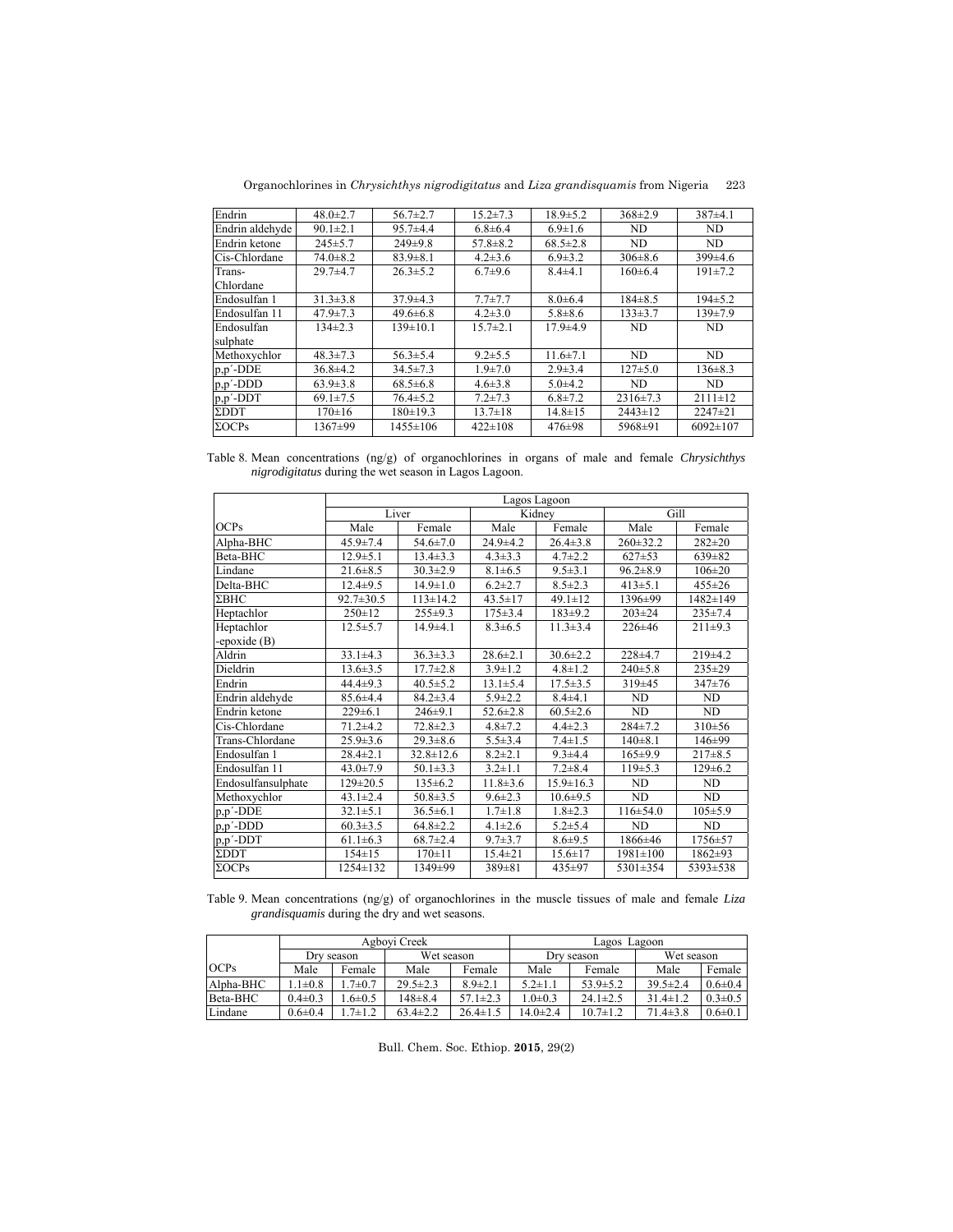Akan B. Williams and Olusegun O. Ayejuyo

| Delta-BHC                    | $0.7 + 0.8$     | $0.9 \pm 0.8$   | $23.9 \pm 1.3$ | $10.5 \pm 3.2$  | $3.7 \pm 2.2$  | $13.5 \pm 2.1$ | $21.4 \pm 2.5$ | ND            |
|------------------------------|-----------------|-----------------|----------------|-----------------|----------------|----------------|----------------|---------------|
| $\Sigma$ BHC                 | $2.8 \pm 2.3$   | $5.9 \pm 3.2$   | $265 \pm 14$   | $103 \pm 9.1$   | $23.9 \pm 6.0$ | $102 \pm 11.0$ | $164\pm9.9$    | $1.5 \pm 1.0$ |
| Heptachlor                   | $0.9 + 0.2$     | $3.8 \pm 1.5$   | $55.9 \pm 3.3$ | $19.1 \pm 2.1$  | $27.7 \pm 3.4$ | $71.5 \pm 6.8$ | $14.4 \pm 3.5$ | $0.9 \pm 0.3$ |
| Heptachlor                   | $1.1 \pm 1.2$   | $0.6 \pm 0.2$   | $44.1 \pm 2.4$ | $69.9 \pm 3.3$  | $17.9 \pm 2.5$ | $11.6 \pm 2.2$ | $24.5 \pm 1.5$ | ND            |
| -epoxide $(B)$               |                 |                 |                |                 |                |                |                |               |
| Aldrin                       | $1.2 \pm 1.3$   | $1.2 \pm 0.6$   | $21.7 \pm 1.3$ | $12.0 \pm 2.1$  | $5.4 \pm 1.2$  | $26.1 \pm 1.4$ | $70.3 \pm 2.3$ | $1.2 \pm 0.2$ |
| Dieldrin                     | $0.6 + 0.4$     | $0.6 \pm 0.3$   | $38.4 \pm 4.2$ | ND              | $3.4 \pm 1.3$  | $22.7 \pm 2.2$ | $54.9 \pm 2.5$ | ND            |
| Endrin                       | $1.3 \pm 0.5$   | $0.5 \pm 0.9$   | $146 \pm 7.2$  | ND              | $1.7 \pm 1.1$  | $117\pm 6.4$   | $92.4 \pm 1.2$ | $0.5 \pm 0.2$ |
| Endrin                       | $1.2 \pm 0.8$   | $1.2 \pm 1.2$   | ND             | ND              | $2.3 \pm 1.3$  | ND             | $609 \pm 8.4$  | ND            |
| aldehyde                     |                 |                 |                |                 |                |                |                |               |
| Endrin ketone                | $2.3 \pm 1.3$   | $\theta$        | $458 \pm 8.5$  | ND              | $22.4 \pm 2.3$ | 718±4.2        | $274 \pm 5.5$  | ND            |
| $Cis-$                       | $0.9 \pm 0.2$   | $0.8 + 0.2$     | $48.2 \pm 3.2$ | $94.1 \pm 3.3$  | $13.4 \pm 3.2$ | $77.6 \pm 2.5$ | $109 \pm 2.4$  | ND            |
| Chlordane                    |                 |                 |                |                 |                |                |                |               |
| Trans-                       | $0.7 \pm 0.3$   | $0.5 \pm 0.2$   | $114\pm 2.3$   | <b>ND</b>       | $5.1 \pm 1.2$  | $19.3 \pm 1.3$ | $39.5 \pm 3.4$ | $0.5 \pm 0.5$ |
| Chlordane                    |                 |                 |                |                 |                |                |                |               |
| Endosulfan 1                 | $2.1 \pm 0.4$   | $1.1 \pm 1.2$   | $66.9{\pm}4.2$ | $127.1 \pm 6.4$ | $1.6 \pm 0.4$  | $21.3 \pm 3.2$ | $97.2 \pm 3.5$ | $0.7 \pm 0.3$ |
| Endosulfan 11                | $1.2 \pm 0.1$   | $0.7 \pm 0.1$   | $88.3 \pm 3.4$ | ND              | $2.5 \pm 0.6$  | $108 \pm 7.1$  | $124 \pm 7.1$  | ND            |
| Endosulfan                   | $0.9 \pm 1.4$   | $0.4 \pm 0.3$   | $340\pm8.1$    | <b>ND</b>       | $12.4 \pm 2.2$ | ND             | $91.5 \pm 3.3$ | ND            |
| sulphate                     |                 |                 |                |                 |                |                |                |               |
| Methoxychlor                 | $\theta$        | $\theta$        | $61.1 \pm 2.1$ | ND              | $2.9 \pm 1.4$  | $25.5 \pm 3.7$ | $86.0 \pm 2.3$ | ND            |
| $p, p'$ -DDE                 | $0.8 + 0.3$     | $0.8 + 0.2$     | $44.8 \pm 1.3$ | ND              | $1.9 \pm 0.2$  | $26.8 \pm 2.4$ | $37.7 \pm 3.2$ | ND            |
| p,p'-DDD                     | $1.7 \pm 1.1$   | $2.1 \pm 1.2$   | $56.2 \pm 0.2$ | ND              | $2.9 \pm 0.2$  | ND             | $52.7 \pm 1.2$ | ND            |
| $\overrightarrow{p,p'}$ -DDT | $0.9 \pm 0.3$   | $0.7 \pm 1.1$   | $195 \pm 3.1$  | ND              | $7.5 \pm 2.4$  | $394\pm4.4$    | $141 \pm 3.1$  | ND            |
| $\Sigma\text{DDT}$           | $3.4 \pm 1.7$   | $3.6 \pm 2.5$   | $296 \pm 4.6$  | ND              | $12.3 \pm 2.8$ | $420 \pm 6.8$  | $232 \pm 7.5$  | ND            |
| $\Sigma OCPs$                | $20.4 \pm 12.1$ | $20.7 \pm 12.4$ | $2043 \pm 69$  | $425 \pm 26$    | $155 \pm 31$   | $1741 + 59$    | $2082 + 64$    | $5.2 \pm 2.5$ |

Table 10. Mean concentrations (ng/g) of organochlorines in gills of male and female *Liza grandisquamis* during the dry and wet seasons in Agboyi Creek.

|                     | Agboyi Creek   |                 |                |                 |  |  |  |
|---------------------|----------------|-----------------|----------------|-----------------|--|--|--|
|                     | Dry Season     |                 | Wet Season     |                 |  |  |  |
| <b>OCPs</b>         | Male           | Female          | Male           | Female          |  |  |  |
| Alpha-BHC           | $2.6 \pm 2.5$  | $5.1 + 4.4$     | $0.7 \pm 0.4$  | $4.8 + 4.0$     |  |  |  |
| Beta-BHC            | $1.4 \pm 2.2$  | $16.5 \pm 9.4$  | $0.6 \pm 0.1$  | $12.3 \pm 5.7$  |  |  |  |
| Lindane             | $2.9 \pm 2.8$  | $14.8 \pm 8.1$  | $0.6 \pm 0.2$  | $8.2 \pm 6.2$   |  |  |  |
| Delta-BHC           | $2.5 \pm 3.6$  | $28.8 + 9.6$    | $0.6 \pm 0.4$  | $23.7 \pm 13.1$ |  |  |  |
| $\Sigma$ BHC        | $9.3 \pm 11.2$ | $65.2 \pm 31.6$ | $2.6 \pm 1.0$  | $48.9 \pm 29.0$ |  |  |  |
| Heptachlor          | $2.9 \pm 3.6$  | $14.1 \pm 12.2$ | $1.9 \pm 0.4$  | $7.7 \pm 6.9$   |  |  |  |
| Heptachlor          | $9.6 \pm 9.4$  | $24.5 \pm 8.7$  | $7.2 \pm 0.1$  | $18.5 \pm 8.4$  |  |  |  |
| -epoxide $(B)$      |                |                 |                |                 |  |  |  |
| Aldrin              | $2.9 \pm 2.4$  | $8.5 \pm 4.6$   | $1.7 \pm 0.5$  | $6.5 \pm 4.6$   |  |  |  |
| Dieldrin            | $7.9 \pm 5.3$  | $14.9 \pm 9.2$  | $4.9 \pm 0.6$  | $12.2 \pm 15.3$ |  |  |  |
| Endrin              | $39.6 \pm 7.3$ | $72.7 \pm 8.3$  | $35.8 \pm 0.3$ | $57.7 \pm 8.0$  |  |  |  |
| Endrin aldehyde     | ND             | ND              | ND             | $323 \pm 24$    |  |  |  |
| Endrin ketone       | ND             | ND.             | ND.            | ND              |  |  |  |
| Cis-Chlordane       | $6.4 \pm 6.4$  | $32.9 \pm 9.9$  | $6.4 \pm 0.5$  | $29.3 \pm 8.5$  |  |  |  |
| Trans-Chlordane     | ND             | $8.6 \pm 6.5$   | ND             | $6.8 \pm 6.2$   |  |  |  |
| Endosulfan 1        | $17.1 \pm 7.0$ | $56.1 \pm 17.7$ | $12.3 \pm 0.3$ | 49.0±9.4        |  |  |  |
| Endosulfan 11       | $24.1 \pm 9.1$ | $37.8 \pm 20.4$ | $12.8 \pm 0.5$ | $38.1 \pm 4.1$  |  |  |  |
| Endosulfan sulphate | ND             | ND              | <b>ND</b>      | ND              |  |  |  |
| Methoxychlor        | ND.            | ND              | <b>ND</b>      | ND              |  |  |  |
| $p, p'$ -DDE        | ND             | $38.8 \pm 8.6$  | <b>ND</b>      | $34.3 \pm 12.6$ |  |  |  |
| $p, p'$ -DDD        | <b>ND</b>      | ND              | ND             | ND              |  |  |  |
| $p, p'$ -DDT        | ND             | ND              | ND             | ND              |  |  |  |
| $\Sigma$ DDT        | ND             | $38.8 \pm 8.6$  | <b>ND</b>      | $34.3 \pm 12.6$ |  |  |  |
| $\Sigma OCPs$       | $120 \pm 62$   | $374 \pm 138$   | $85.8 \pm 4.2$ | $632 \pm 137$   |  |  |  |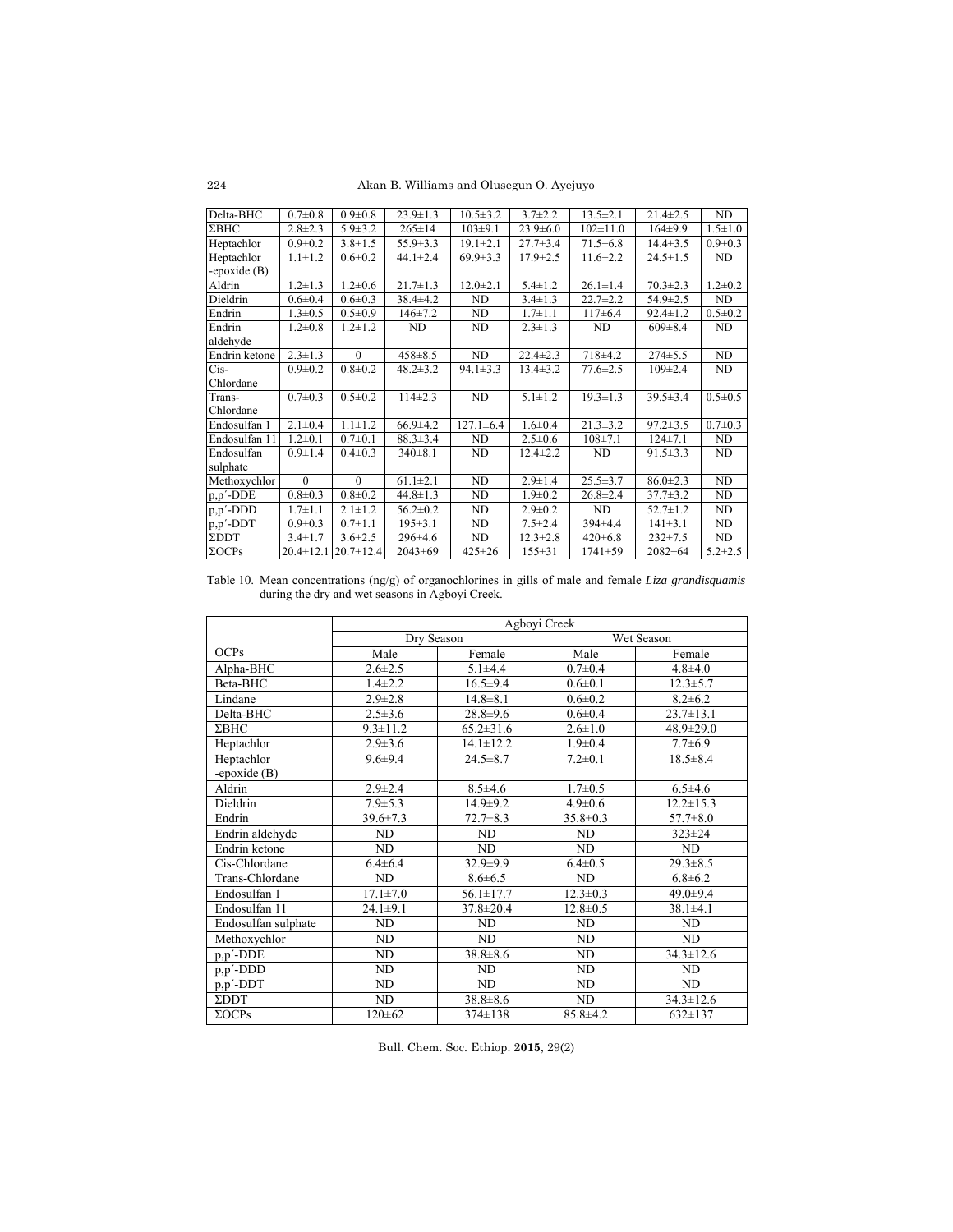The bioaccumulation of organochlorines in fishes is attributable to their lipophilic nature. They gain entrance into fishes by ingestion, dermal absorption and respiration. Accumulation of contaminants in fish lipids can occur by diffusion from the water across the gills and by transfer from the gut into the body after consumption of contaminated food. When these organic pollutants are taken up by the fish, they bioaccumulate, biomagnify and remain in the fish until they are eventually consumed by man. The processes of bioaccumulation and biomagnification of persistent contaminants may be affected by the fish's physiology, age, trophic levels, habitat, structure of food web and contaminant physicochemical properties [23].

Table 11. Mean concentrations (ng/g) of organochlorines in organs of male and female *Liza grandisquamis* during the dry season in Lagos Lagoon.

|                              | Lagos Lagoon                                                      |                |                                              |                 |                         |                            |                |                 |                |                |
|------------------------------|-------------------------------------------------------------------|----------------|----------------------------------------------|-----------------|-------------------------|----------------------------|----------------|-----------------|----------------|----------------|
|                              | Liver                                                             |                |                                              | Kidney          | gill<br>Large intestine |                            |                | Small intestine |                |                |
| OCPs                         | Male                                                              | Female         | Male                                         | Female          | Male                    | Female                     | Male           | Female          | Male           | Female         |
| Alpha-BHC                    | $33.4 \pm 9.6$                                                    | $15.6 \pm 3.4$ | $6.2 \pm 3.5$                                | $7.1 \pm 7.3$   | $1627 \pm 6.1$          | $836 \pm 6.2$              | $48.3 \pm 3.6$ | $60.8 + 4.4$    | $18.2 \pm 6.3$ | $25.2 \pm 2.5$ |
| Beta-BHC                     | $77.4 \pm 6.8$                                                    |                | $54.6 \pm 1.8$ $50.3 \pm 2.6$ 37.6 $\pm 3.5$ |                 | $879 \pm 5.9$           | $1764 \pm 7.8$ 238 ± 4.5   |                | $255 \pm 5.6$   | $150 + 8.7$    | $178 + 4.8$    |
| Lindane                      | $15.4 \pm 7.4$                                                    |                | $12.5 \pm 2.8$ 15.3 $\pm 4.4$ 26.4 $\pm 6.3$ |                 | $1118 \pm 5.2$          | $629 \pm 6.5$              | $56.9 \pm 5.3$ | $41.2 \pm 6.5$  | $39.4 \pm 3.1$ | $38.2 \pm 6.4$ |
| Delta-BHC                    | $26.3 \pm 5.2$                                                    |                | $24.4 \pm 1.7$ 34.6 $\pm$ 3.2 34.7 $\pm$ 3.8 |                 | $543 \pm 3.3$           | $313 \pm 8.4$              | $105 \pm 8.4$  | $157 \pm 8.6$   | $20.9 \pm 6.2$ | $50.2 \pm 8.3$ |
| $\Sigma$ BHC                 | $153 + 29$                                                        |                | $107\pm9.7$ $107\pm3.7$ $104\pm21$           |                 | $4164 \pm 21$           | $3541 \pm 29$              | 448±228        | 514±25          | $228 + 24$     | $291 \pm 22$   |
| Heptachlor                   | $39.2 \pm 4.9$                                                    |                | $51.3\pm 2.3$ 34.8 $\pm 6.1$ 17.5 $\pm 2.7$  |                 | $1090 \pm 7.8$          | $661 \pm 6.4$              | $91.3 \pm 2.2$ | $109 \pm 7.2$   | $34.5 \pm 2.3$ | $79.8 \pm 3.5$ |
| Heptachlor<br>-epoxide $(B)$ | $68.7 \pm 7.2$                                                    |                | $80.8\pm3.4$ 45.2 $\pm3.3$ 35.2 $\pm3.9$     |                 | $342 \pm 5.8$           | $589 \pm 2.1$              | $61.2 \pm 3.7$ | $128 \pm 6.6$   | $42.3 \pm 6.3$ | $65.2 \pm 6.2$ |
| Aldrin                       | $36.3 \pm 4.4$                                                    |                | $22.4\pm3.5$ $20.5\pm6.3$ $15.5\pm2.5$       |                 | $600\pm2.9$             | $520 \pm 5.3$              | $102 \pm 7.2$  | $164\pm8.6$     | $91.8 \pm 5.3$ | $23.2 \pm 5.6$ |
| Dieldrin                     | $48.2 \pm 6.3$                                                    | $92.7 \pm 1.5$ | $\overline{ND}$                              | $25.2 \pm 3.3$  | $293 \pm 7.4$           | $638 \pm 6.7$              | $84.2 \pm 8.5$ | $133 \pm 5.1$   | $134\pm8.4$    | $81.2 \pm 6.1$ |
| Endrin                       | $67.5 \pm 7.1$                                                    | $161 \pm 2.2$  | $201\pm4.2$ 55.7 $\pm6.2$                    |                 | $453 \pm 7.5$           | $220 \pm 3.3$              | $59.4 \pm 5.2$ | $109+4.7$       | $394 \pm 3.8$  | ND             |
| Endrin<br>aldehyde           | <b>ND</b>                                                         | $106 \pm 2.4$  | <b>ND</b>                                    | <b>ND</b>       | $3571 \pm 5.8$          | $2773 \pm 8.5$             | $562 \pm 3.2$  | $848 \pm 8.6$   | $1323 \pm 5.3$ | <b>ND</b>      |
| Endrin ketone                | $3763\pm4.6$ 989 $\pm8.5$ 658 $\pm5.2$ 464 $\pm8.4$               |                |                                              |                 | N <sub>D</sub>          | $1909\pm4.2$ 864 $\pm$ 5.3 |                | $1166 \pm 7.6$  | <b>ND</b>      | $1240 \pm 5.5$ |
| Cis-<br>Chlordane            | $26.3 \pm 3.1$                                                    |                | $68.5\pm3.2$ $25.6\pm7.1$ $39.8\pm3.3$       |                 | $654 \pm 5.3$           | $753 \pm 2.3$              | $111\pm 6.4$   | $86.0 \pm 4.4$  | $52.8 + 4.1$   | $149 \pm 6.3$  |
| Trans-<br>Chlordane          | $53.6 \pm 7.3$                                                    |                | $27.3 \pm 7.4$ 67.2 $\pm 2.4$ 21.2 $\pm 2.5$ |                 | $1084 \pm 3.5$          | $301 \pm 7.6$              | $22.3 + 4.3$   | $77.1 \pm 3.4$  | $131 \pm 6.3$  | $28.2 \pm 8.1$ |
| Endosulfan 1                 | $68.3\pm4.2$ $\left[81.5\pm3.2\right]38.4\pm4.3\right]17.3\pm9.1$ |                |                                              |                 | $856 \pm 7.4$           | $629 \pm 5.2$              | $40.6 \pm 1.1$ | $112 \pm 5.2$   | $37.2 \pm 5.2$ | $64.7 \pm 6.3$ |
| Endosulfan 11                | $174\pm9.5$                                                       |                | $65.4\pm2.1$ 68.4 $\pm7.4$ 27.2 $\pm5.3$     |                 | $256 \pm 3.4$           | $589 \pm 8.3$              | $100+9.4$      | $40.9 \pm 6.5$  | <b>ND</b>      | $297 \pm 7.2$  |
| Endosulfan<br>sulphate       | ND                                                                | $245 \pm 6.4$  | ND                                           | ND              | $1039 \pm 2.3$          | $422 \pm 7.5$              | ND             | ND              | ND             | ND             |
| Methoxychlor                 | $67.9 \pm 7.3$                                                    |                | $56.3 \pm 5.4$ 325 $\pm 5.2$ 225 $\pm 3.2$   |                 | $380 + 8.3$             | $436 \pm 5.5$              | $311 \pm 7.4$  | $279 \pm 7.3$   | $924 \pm 6.2$  | $101 \pm 5.2$  |
| p,p'-DDE                     | $34.5 \pm 4.4$                                                    | $81.8 \pm 6.3$ | ND                                           | $39.5 \pm 6.3$  | 431±4.4                 | $211 \pm 6.2$              | $24.9 + 4.6$   | $34.2 \pm 7.2$  | 139±5.3        | ND             |
| $p, p'$ -DDD                 | <b>ND</b>                                                         | $178 + 5.5$    | <b>ND</b>                                    | <b>ND</b>       | $1261 \pm 8.3$          | $628 + 8.4$                | <b>ND</b>      | $78.7 \pm 6.5$  | ND             | <b>ND</b>      |
| $p, p'$ -DDT                 | ND                                                                | $120 \pm 2.2$  | ND                                           | ND              | $839 \pm 4.3$           | $572 + 9.1$                | <b>ND</b>      | ND              | ND             | ND             |
| $\Sigma$ DDT                 | $34.7 + 4.4$                                                      | $377 \pm 14$   | <b>ND</b>                                    | $39.5 \pm 6.3$  | $2530 \pm 17$           | $1412 \pm 24$              | $24.9 \pm 4.6$ | $1139 \pm 14$   | $139 \pm 5.3$  | ND             |
| $\Sigma OCPs$                | 4592±95                                                           | 2524±75        |                                              | 1585±55 1081±77 | $17305 \pm 104$         | 15386±81                   | 2877±90        | 3872±114        | 3522±82        | 2415 ± 82      |

 The distribution profile of the organochlorines in the muscles, gills, livers, kidneys, large and small intestines indicate that different tissues and organs of fishes have varied concentrations of residues. The order of accumulation in the fishes was largely gills > livers > large intestines > small intestines > kidneys > muscles. Gills accumulated much organochlorines than other organs in the fishes analysed. The levels of endosulfan and endosulfan sulphate were particularly high in the gills, confirming earlier studies [24]. However, the residue levels in the gills were reduced during the wet season, especially at Agboyi Creek due to dilution effect. The levels of organochlorines were higher in liver than in muscle tissues, and this is consistent with a study carried out by Metcalfe *et al.* [25]. The difference in patterns of these contaminants in liver and muscle tissue may reflect differences in metabolism of contaminants, content and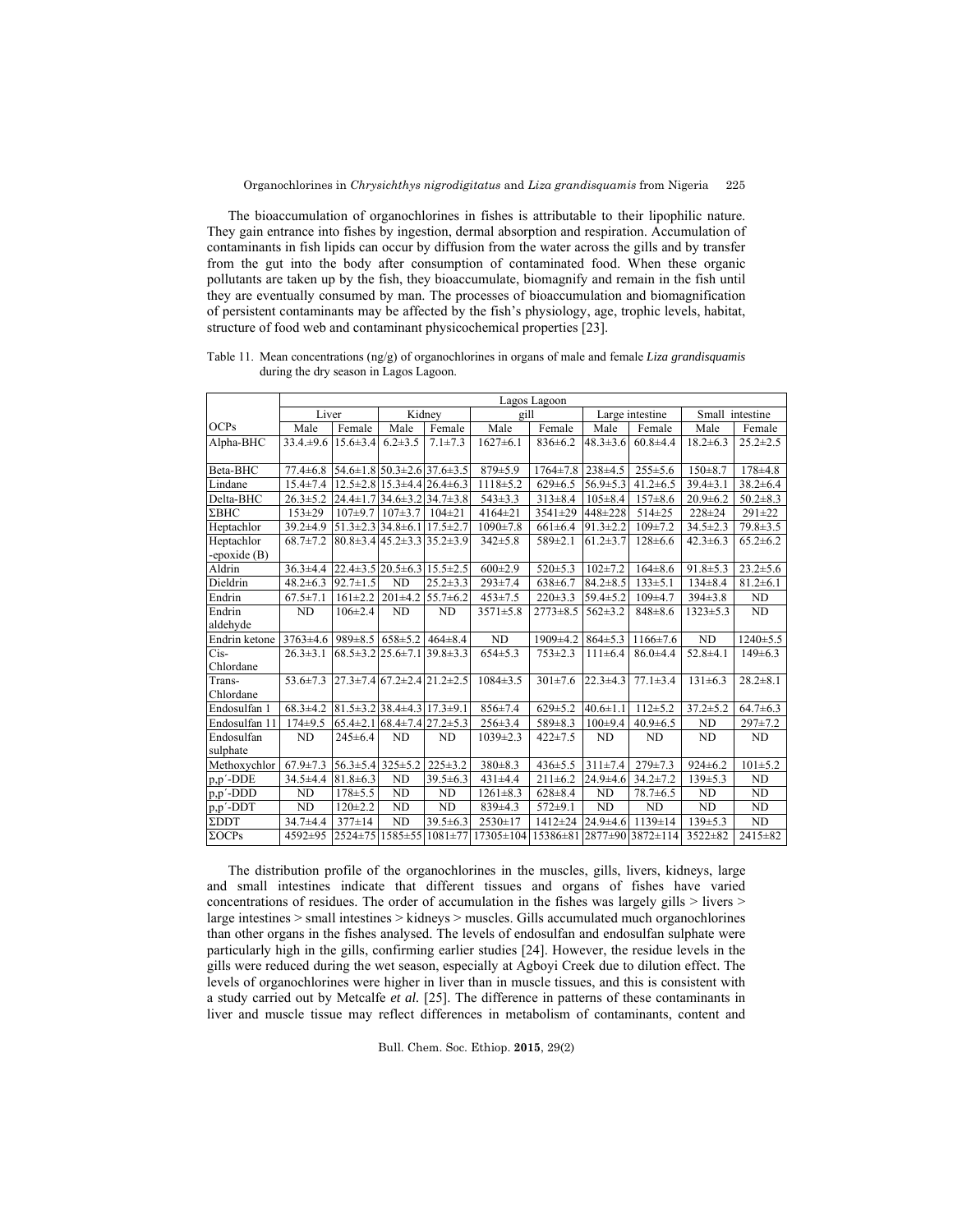composition of lipids, or the degree of blood perfusion in the various tissues. Liver plays a major role in the distribution, detoxification or transformation of these xenobiotics and constitutes an important site of pathological effects induced by persistent organic pollutants [26]. Moreover, contaminants tend to concentrate in the liver, reflecting a short-term exposure to pollutants [27].

Table 12. Mean concentrations (ng/g) of organochlorines in organs of male and female *Liza grandisquamis* during the wet season in Lagos Lagoon.

| OCPs                   | Lagos Lagoon   |                |                 |                |                               |                |                 |                |                 |                |
|------------------------|----------------|----------------|-----------------|----------------|-------------------------------|----------------|-----------------|----------------|-----------------|----------------|
|                        | Liver          |                | Kidney          |                | Gill                          |                | Large intestine |                | Small intestine |                |
|                        | Male           | Female         | Male            | Female         | Male                          | Female         | Male            | Female         | Male            | Female         |
| Alpha-BHC              | $33.5 \pm 4.5$ | $15.8 \pm 5.2$ | $6.3 \pm 3.1$   | $7.0 \pm 2.2$  | $1626 \pm 5.3$                | $836 \pm 8.8$  | $48.2 \pm 5.2$  | $59.5 \pm 2.1$ | $18.7 \pm 2.4$  | $25.0 \pm 3.2$ |
| Beta-BHC               | $77.8 \pm 6.2$ | $53.2 \pm 6.3$ | $50.4 \pm 5.2$  | $37.3 \pm 8.4$ | $878 \pm 3.6$                 | $1764 \pm 9.6$ | $237\pm3.9$     | $255 \pm 3.3$  | $149 \pm 8.5$   | $1770 \pm 4.2$ |
| Lindane                | $15.4 \pm 3.3$ | $11.1 \pm 3.1$ | $15.2 \pm 4.3$  | $26.7 \pm 5.3$ | $1117\pm4.3$                  | $629 \pm 7.2$  | $57.0 \pm 2.5$  | $41.3 \pm 7.2$ | $39.5 \pm 6.3$  | $38.2 \pm 2.4$ |
| Delta-BHC              | $26.7 \pm 2.4$ | $24.3 \pm 3.8$ | $34.6 \pm 2.6$  | $34.3 \pm 2.1$ | $543 \pm 3.2$                 | $313 \pm 2.3$  | $105\pm4.3$     | $158 + 9.6$    | $20.6 \pm 1.1$  | $50.5 \pm 3.3$ |
| $\Sigma$ BHC           | $153 \pm 16$   | $106 \pm 18$   | $107 + 15$      | $104 \pm 18$   | $4165 \pm 16$                 | 3541±28        | $447 \pm 16$    | 535±22         | $228 \pm 18$    | $2084 \pm 13$  |
| Heptachlor             | $39.9 \pm 3.2$ | $51.4 \pm 5.5$ | $34.3 \pm 8.7$  | $17.7 \pm 1.1$ | $1088 \pm 4.2$                | $662 \pm 6.4$  | $91.3 \pm 8.4$  | $110+4.6$      | $34.2 \pm 5.2$  | $79.5 \pm 8.4$ |
| Heptachlor             | $67.6 \pm 5.6$ | $80.2 \pm 8.3$ | $44.2 \pm 7.6$  | $35.2 \pm 3.5$ | $343\pm3.1$                   | 588±2.5        | $61.1 \pm 2.5$  | $128 \pm 3.4$  | $42.1 \pm 2.1$  | $65.4 \pm 5.2$ |
| -epoxide $(B)$         |                |                |                 |                |                               |                |                 |                |                 |                |
| Aldrin                 | $36.5 \pm 2.3$ | $22.5 \pm 3.4$ | $19.8 \pm 3.3$  | $15.5 \pm 3.6$ | $599 \pm 7.3$                 | $520 \pm 3.2$  | $102 \pm 7.4$   | $163 \pm 8.3$  | $91.6 \pm 8.5$  | $23.7 + 4.5$   |
| Dieldrin               | $47.4 \pm 6.4$ | $91.4 \pm 8.3$ | <b>ND</b>       | $25.2 \pm 8.5$ | $294 \pm 5.6$                 | $639+4.3$      | $84.6 \pm 8.3$  | $132 \pm 2.6$  | $135+9.3$       | $80.3 \pm 2.1$ |
| Endrin                 | $67.5 \pm 2.2$ | $161 \pm 3.4$  | $201.2 \pm 9.2$ | $55.8 \pm 3.3$ | $452 \pm 6.5$                 | $219+5.5$      | $59.4 \pm 3.2$  | $108 \pm 7.5$  | $395 \pm 2.4$   | ND             |
| Endrin                 | ND             | $105 \pm 7.8$  | ND              | ND             | $3570 \pm 8.4$                | $2772 \pm 7.8$ | $562 \pm 2.4$   | $848 \pm 2.7$  | $1323 \pm 3.6$  | ND             |
| aldehyde               |                |                |                 |                |                               |                |                 |                |                 |                |
| Endrin ketone          | 3762±4.5       | $989 \pm 8.3$  | $657 \pm 5.4$   | $463 \pm 2.8$  | <b>ND</b>                     | $1909 \pm 8.4$ | $864 \pm 2.3$   | $1167 \pm 6.5$ | <b>ND</b>       | $1239 \pm 7.3$ |
| Cis-                   | $26.4 \pm 6.2$ | $68.3 \pm 8.4$ | $25.9 \pm 4.3$  | $39.5 \pm 4.2$ | $653 \pm 5.3$                 | $752 \pm 6.3$  | $109 \pm 2.6$   | $87.6 \pm 4.4$ | $52.8 \pm 2.3$  | $148+9.6$      |
| Chlordane              |                |                |                 |                |                               |                |                 |                |                 |                |
| Trans-                 | $53.4 \pm 5.3$ | $27.6 \pm 3.3$ | $67.1 \pm 8.5$  | $21.3 \pm 2.1$ | $1085 \pm 7.8$                | $301 \pm 8.5$  | $22.8 \pm 6.2$  | $77.5 \pm 2.3$ | $129+4.4$       | $28.7 \pm 3.2$ |
| Chlordane              |                |                |                 |                |                               |                |                 |                |                 |                |
| Endosulfan 1           | $68.5 \pm 8.8$ | $81.2 \pm 6.5$ | $38.6 \pm 4.3$  | $17.5 \pm 4.3$ | $856 \pm 2.7$                 | $630 \pm 3.4$  | $39.5 \pm 1.6$  | $110 \pm 1.6$  | $37.2 \pm 2.3$  | $64.7 \pm 2.5$ |
| Endosulfan<br>11       | $174+9.6$      | $65.5 \pm 5.7$ | $68.2{\pm}4.9$  | $27.5 \pm 2.6$ | $256 \pm 4.3$                 | 589±5.2        | $101 \pm 6.4$   | $39.3 \pm 3.4$ | <b>ND</b>       | $298 \pm 6.8$  |
| Endosulfan<br>sulphate | <b>ND</b>      | $244 \pm 7.4$  | ND              | ND             | $1039 \pm 7.6$                | $422 \pm 5.8$  | ND              | ND             | <b>ND</b>       | <b>ND</b>      |
| Methoxychlor           | $67.2 \pm 3.3$ | $56.5 \pm 4.6$ | 326±4.3         | $224 \pm 3.7$  | 379±8.4                       | $436 \pm 3.3$  | $311\pm4.6$     | $279 \pm 2.6$  | $924 \pm 2.4$   | $102 \pm 7.3$  |
| p,p'-DDE               | $34.6 \pm 2.2$ | $81.9 + 9.4$   | ND              | $39.2 \pm 6.2$ | $431\pm9.5$                   | $211 \pm 8.6$  | $24.8 \pm 2.3$  | $34.2 \pm 2.5$ | $139 \pm 2.3$   | ND             |
| $p, p'$ -DDD           | N <sub>D</sub> | $178 + 8.6$    | ND              | ND             | $1260 \pm 6.6$                | $629+9.4$      | ND              | $78.2 \pm 2.3$ | <b>ND</b>       | ND             |
| p,p'-DDT               | ND             | 119±6.5        | ND              | ND             | $839 \pm 5.4$                 | $572 \pm 6.7$  | <b>ND</b>       | ND             | ND              | ND             |
| $\Sigma$ DDT           | $34.8 \pm 2.2$ | 377±25         | ND              | $39.2 \pm 6.2$ | $2530 \pm 21$                 | $1411 \pm 25$  | $24.8 \pm 2.3$  | $112+4.8$      | $139 \pm 2.3$   | <b>ND</b>      |
| $\Sigma OCPs$          | 4593±76        | 2524±123       | 1584±75         |                | $1081 \pm 63$ 17305 $\pm 109$ | 15386±123      | 2878±72         | $3872 \pm 76$  | 3522±63         | $2416 \pm 70$  |

 The dietary surveys conducted in 100 families indicated that the amount of fishes consumed ranged from 20 to 200 g/day, with a mean value of 40 g/day. The mean consumption of fish in this study compares with the dietary surveys conducted in China where the consumption of fish increased from 27.5 g/day in 1989 to 30.5 g/day in 1997 [28]. In a survey conducted in 325 families in Coimbatore city, India, Muralidharan *et al.* [29] also reported a fish consumption of 47 g/day. In this study, respondents were asked to give information about the amount of species of fish they consume because fish consumption represents an important pathway for exposure to organochlorines. Although the vital organs of fish such as gills, livers and kidneys are sensitive to persistent organic pollutant accumulation, muscle forms the major edible portion in a fish. Therefore, muscle tissue alone was used in determining the dietary intakes to human body. The estimated daily intakes (EDI) of organochlorines by humans are shown in Table 13. ΣBHC, Σaldrin, Σendrin, Σchlordane, Σheptachlor and ΣDDT were used in estimating the daily intakes. The estimated daily intakes of the pesticides were within the acceptable daily intakes. The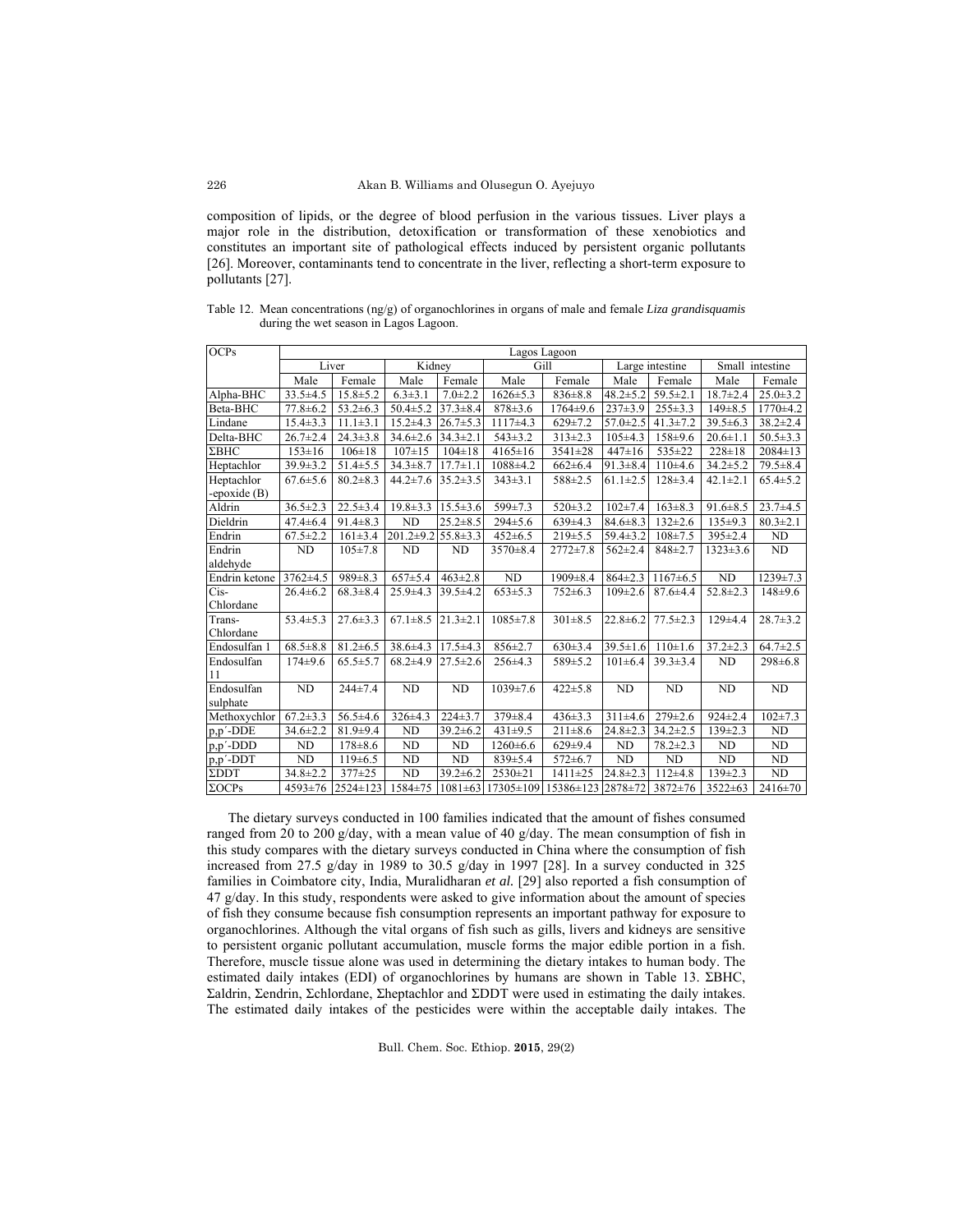appraisal of dietary intake was based on comparison of acceptable daily intakes established by the joint FAO/WHO expert committee, Health Canada and USEPA (Table 13). Levels of organochlorines in the fish species analysed were within the permissible limits [30-32], suggesting that the fishes were safe for consumption.

Table 13. Acceptable daily intake (ADI) and estimated daily intake (EDI) (ng/kg body weight/day) of organochlorines by humans.

| Pesticides   | ADI                      |                          |                          | <b>EDI</b>        |                  |  |  |
|--------------|--------------------------|--------------------------|--------------------------|-------------------|------------------|--|--|
|              | FAO/WHO                  | Health Canada            | USEPA $(R_fD)$           | C. nigrodigitatus | L. grandisquamis |  |  |
| BHC          | 42000                    | 18000                    | 18000                    | 76.6              | 151              |  |  |
| Heptachlor   | 5000                     | $\overline{\phantom{a}}$ |                          | 152               | 57.1             |  |  |
| Aldrin       | 7000                     | $\overline{\phantom{a}}$ | $\overline{\phantom{a}}$ | 17.2              | 40.2             |  |  |
| Dieldrin     | $\overline{\phantom{0}}$ | $\overline{\phantom{a}}$ |                          | 33.1              | 31.4             |  |  |
| Endrin       | 6000                     | $\overline{\phantom{a}}$ |                          | 207               | 557              |  |  |
| Chlordane    |                          | 3000                     | 30000                    | 25.0              | 92.6             |  |  |
| Endosulfan   |                          | $\overline{\phantom{a}}$ |                          | 172               | 283              |  |  |
| Methoxychlor |                          | -                        |                          | 179               | 49.1             |  |  |
| <b>DDT</b>   | 1200000                  | 1200000                  | 30000                    | 446               | 240              |  |  |

Source: [30 -32].

# **CONCLUSION**

A total of twenty organochlorines were detected in the fish samples. The residue levels were higher in the Lagos Lagoon than in Agboyi Creek while a higher concentration of the residues was observed during the dry season. The female fishes accumulated higher organochlorines than the male fishes. The order of accumulation of organochlorines in the fishes was gills > livers > large intestines > small intestines > kidneys > muscles. The relationship between the maturation stage of female fishes and their levels of bioaccumulation of organochlorine pesticides will be a subject for further research.

## **REFERENCES**

- 1. Fisk, A.T.; Hobson, K.A.; Norstrom, R.J. *Environ. Sci. Technol.* **2001**, 19, 1508.
- 2. Lanfranchi, A.L.; Menone, M.L.; Miglioranza, K.S.; Janiot, L.J.; Aizpun, J.E.; Moreno, V.J. *Mar. Pollu. Bull.* **2006**, 52, 74.
- 3. Dearth, M.A.; Hites, R.A. *Environ. Sci. Technol.* **1991**, 25, 1279.
- 4. Muir, D.G.; Norstom, R.J.; Simon, M. *Environ. Sci. Technol.* **1990**, 22, 1071.
- 5. Schlummer, M.; Moser, G.; McLahlan, M. *Toxicol Appl. Pharmacol*. **1998**, 152, 128.
- 6. Covacia, A.; Gheorgheb, A.; Voorspoelsa, S.; Maervoeta, J.; Redekere, E.S.; Blustc, R.; Schepensa, P. *Environ. Int*. **2005**, 31, 367.
- 7. Forget, J.; Solomon, K.R.; Ritter, L. *IPCS Report PCS/95.39*; **2001**.
- 8. Rissato, S.R.; Galhiane, M.S.; Ximenes, V.F.; de Andrade, R.M.B.; Talamoni, J.L.B.; Libaˆnio, M.; de Almeida, M.V.; Apon, B.M.; Cavalari, A.A. *Chemosphere* **2006**, 65, 1949.
- 9. Davies, D.L.; Bradlow, H.L. *Sci. Am*. **1995**, 273, 166.
- 10. Cocco, P.; Blair, A.; Congia, P.; Saba, G.; Flore, C.; Ecca, M.R.; Palmas, C. *Arch. Environ. Health* **1997**, 52, 299.
- 11. Sarkar, A.; Nagarajan, R.; Chaphadkar, S.; Pal, S.; Singbal, S.Y. *Water Res*. **1997**, 31, 195.
- 12. Usman, B.I.; Amin, S.M.N.; Arshad, A.; Aminur Rahman, M. *Asian J. Animal Veter. Adv.* **2013**, 8, 154.
- 13. Voight, R.H. *Proc. Estonian Acad. Sci.: Biol. Ecol*. **2003**, 52, 305.
- 14. Busacker, G.P.; Adelman, I.R.; Goolish, E.M. *Am. Fish. Soc*. **1990**, 363.